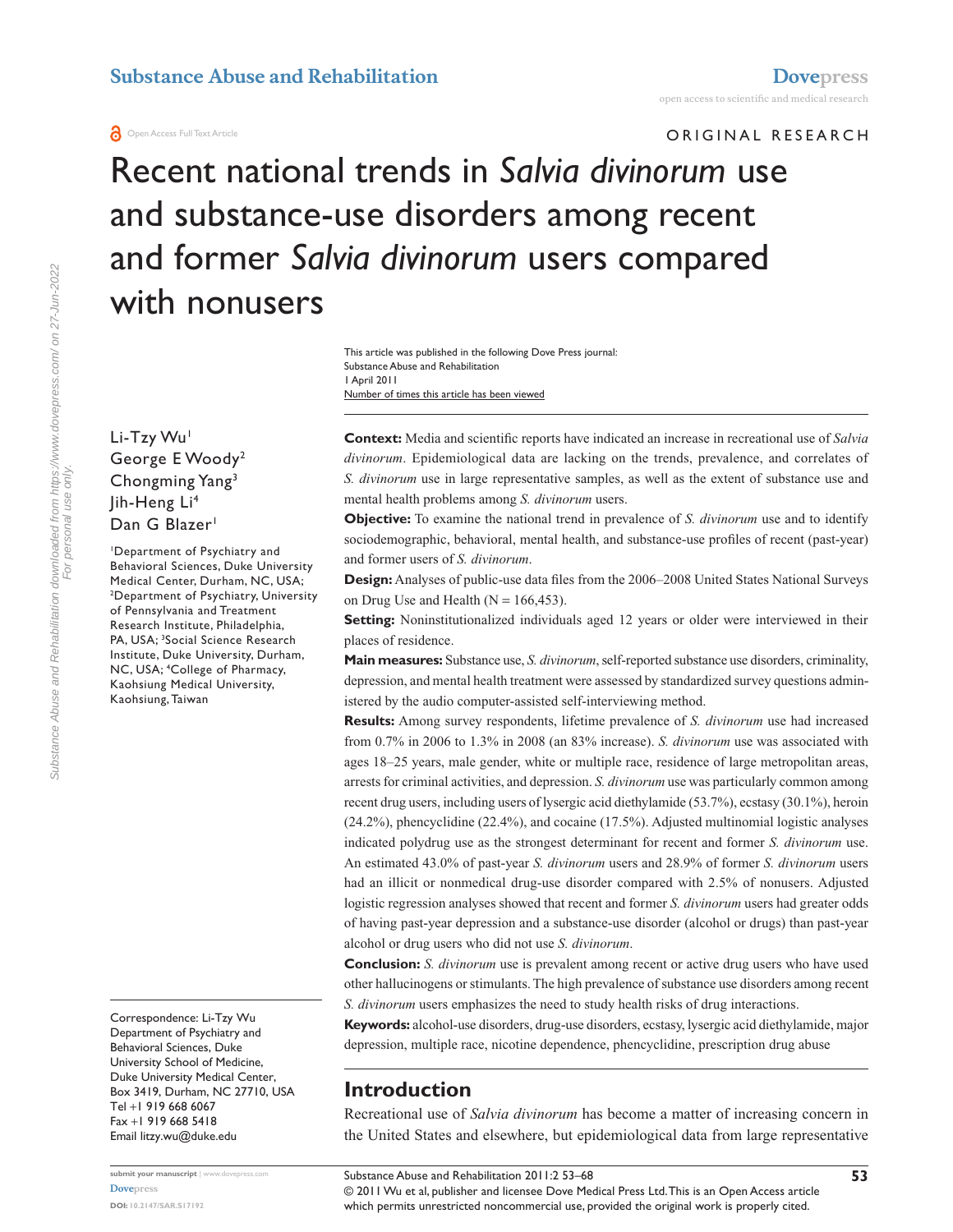samples are lacking to delineate the prevalence of its use across different population groups and the profiles of emerging users.1–8 *S. divinorum*, also known as Maria Pastora, Pastora, Sage of the Seers, Diviner's Sage, Sally-D, or Magic Mint, is a perennial herb in the mint family.<sup>9</sup> Its main active ingredient, salvinorin A, is a kappa opioid receptor agonist and is considered one of the most potent naturally occurring hallucinogens.2,9–11 In the United States, *S. divinorum* and salvinorin A have no approved medical use.9 *S. divinorum* leaves and salvinorin A have been used to produce hallucinogenic effects. The half-life of salvinorin A in nonhuman primates is estimated to be  $56.6 \pm 24.8$  minutes.<sup>10</sup> However, the potential toxicity and metabolism of salvinorin A have not been fully investigated in laboratory animals or humans.<sup>10,12</sup>

To date, studies of *S. divinorum* have focused mainly on its effects, which have been found to be intense, shortlived, and diverse. In a study of qualitative data from 10 *S. divinorum* users collected by email interviews, Dalgarno<sup>13</sup> found that subjective experiences due to *S. divinorum* use were quite similar to those of ketamine use. In another study of 32 recreational users of *S. divinorum* and other psychedelics, González et al14 found that smoking *S. divinorum* produced intense and short-lived psychedelic-like changes in visual perception, mood, and somatic sensations, as well as a highly modified perception of external reality and the self. Additionally, Albertson and Grubbs<sup>15</sup> found a greater number of users who reported *S. divinorum* experiences as being more similar to those of marijuana use than to experiences produced by psychedelic mushrooms or lysergic acid diethylamide (LSD). More recently, Johnson et al<sup>12</sup> used a controlled design to study four healthy hallucinogen-using adults and found that salvinorin A appeared to produce doserelated changes in subjective effects similar to those from use of classic hallucinogens. Recent data from a United States statewide poison control system have shown that, among patients who intentionally used *S. divinorum*, whether alone or in combination with alcohol or other drugs, psychiatric, neurologic, cardiovascular, or gastrointestinal effects were evident and that polysubstance use could result in more serious adverse effects (eg, seizures, intubations) than use of *S. divinorum* alone.4

Because of its ready availability, its legality, its hallucinogenic effects, and the lack of empirical data on long-term safety of *S. divinorum* in humans, *S. divinorum* has become a drug of increasing concern. $1-10$  In particular, it is easily obtained from sources that may increase exposure opportunity to psychoactive drug use. *S. divinorum* and salvinorin A are not currently controlled under the Controlled Substances Act in the United States, although, as of September 2010, 24 states have enacted legislation placing regulatory controls on *S. divinorum* and/or salvinorin A.9 Because it is legal to use and sell *S. divinorum* products in many jurisdictions and *S. divinorum* can be cultivated, the Internet has become one of the venues for the distribution of information about and sources of *S. divinorum* and other psychoactive substances.<sup>5,16</sup> For example, Hoover et al<sup>5</sup> found that many websites that sell *S. divinorum* products either encourage its use (eg, providing potentially erroneous information about the substance) or promote it as a safe or legal alternative to scheduled hallucinogens or cannabis, and that very few websites provide anti-use information. A recent study of college students found that friends and head shops serve as the primary information providers or sources of *S. divinorum*, suggesting that *S. divinorum* use can occur in groups.<sup>17</sup>

Moreover, although little is presently known about salvinorin A's long-term health risks in repeated users,<sup>10</sup> case reports have demonstrated that repeated use of *S. divinorum* can be associated with serious psychiatric conditions in young or vulnerable individuals.<sup>2</sup> For instance, Przekop and Lee<sup>8</sup> reported on a 21-year-old man with no family or personal psychiatric history who developed persistent psychosis associated with *S. divinorum* use. Breton et al<sup>18</sup> described a case of a bipolar 17-year-old girl who developed prolonged hallucinations and dissociative self-destructive behaviors following *S. divinorum* use. Similarly, Singh<sup>19</sup> discussed a 15-year-old boy with a history of *S. divinorum* and marijuana use who presented to psychiatric emergency services with acute onset of mental status changes characterized by paranoia, déjà vu, blunted affect, thought blocking, and slow speech of 3 days' duration. Together, these findings point towards a need to investigate the extent of use of this novel substance and *S. divinorum* users' sociodemographic, behavioral, mental health, and substance use profiles to inform research, prevention, and policy-making efforts. As noted in several research reports, epidemiological data on the prevalence of *S. divinorum* use in representative samples are lacking.5,7,20,21

To date, there are only a few studies of prevalence and correlates of *S. divinorum* use, and they have focused primarily on college students.<sup>17,21,22</sup> In a convenience sample of undergraduate students at a large public university in the southeastern United States ( $N = 825$ ), 10.9% of men and 3.8% of women reported lifetime use of any *S. divinorum*; *S. divinorum* use was associated with male sex, white race, a high level of family income, marijuana use, and a low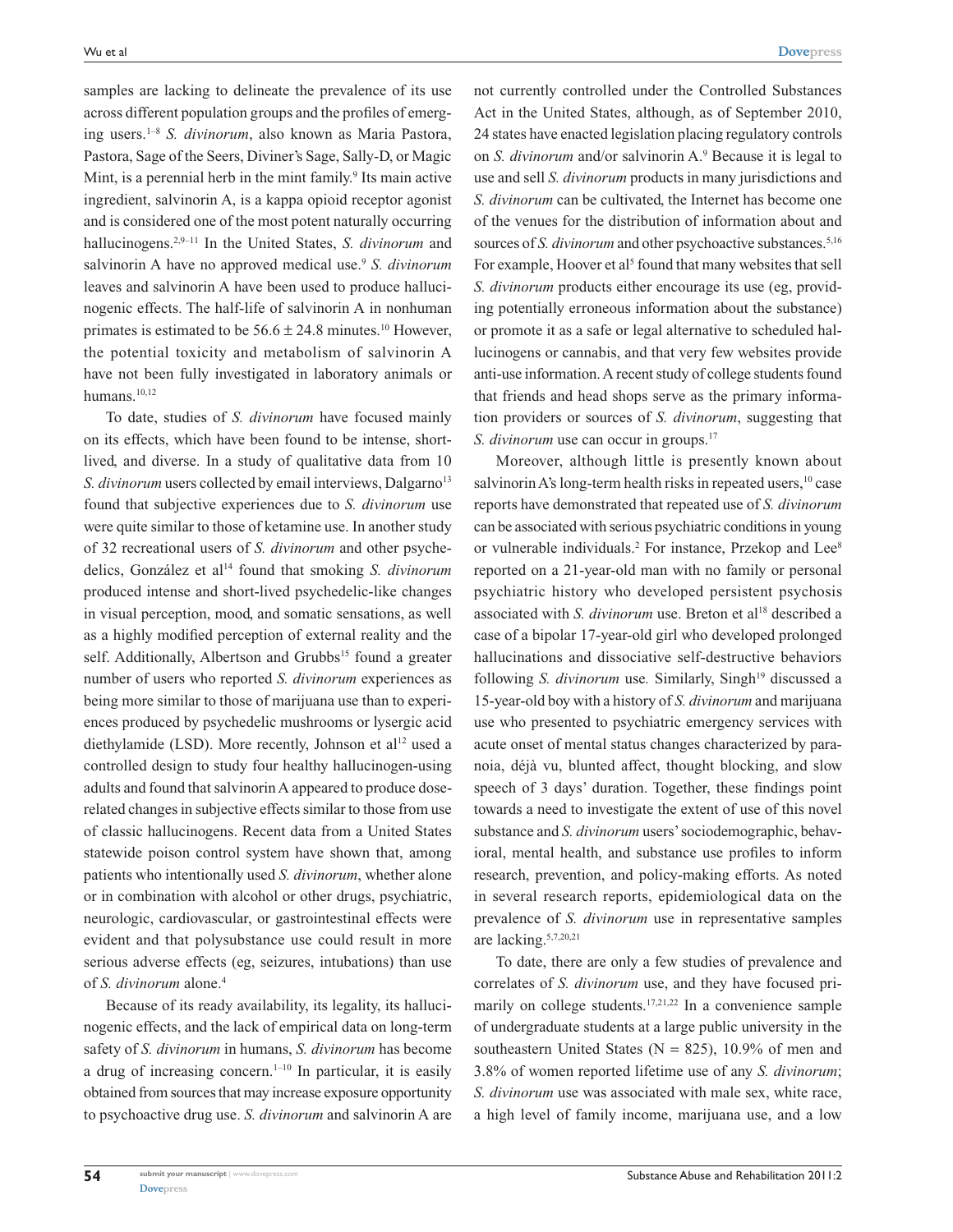level of self-control.17,21 In another study of college students drawn from a large public university in the southwestern United States ( $N = 1516$ ), Lange et al<sup>22</sup> found that 4.4% of the sample reported using *S. divinorum* at least once in the past 12 months, and that whites, males, fraternity members, illicit drug users, and heavy episodic drinkers reported a higher prevalence than other groups. However, after controlling for the other covariates in the logistic regression analysis, only past-year drug use was associated with *S. divinorum* use, suggesting drug use as a robust correlate for *S. divinorum* use.<sup>22</sup>

Of note, no studies have explored the trend in *S. divinorum* use despite the fact that several reports have mentioned its increasing popularity among young people. Here, we seek to address the gaps in knowledge regarding population-based prevalence estimates and correlates of *S. divinorum* use by examining prevalence rates of recent (past-year) and former (prior to the past year) *S. divinorum* use and their correlates in a large nationally representative sample of individuals aged 12 years or older. The data are drawn from multiple waves of the United States National Surveys on Drug Use and Health (NSDUH). Beginning in 2006, the NSDUH added assessments of *S. divinorum* use to the annual survey.<sup>23</sup> In a recent NSDUH report, past-year *S. divinorum* use (1.7%) among young adults aged 18–25 years in 2006 was found to be less common than past-year ecstasy use (3.8%) but more common than past-year use of LSD (1.2%) and phencyclidine (PCP) (0.2%).23 Since the inclusion of *S. divinorum* use questions, the NSDUH data have not been utilized fully to explore changes in the prevalence of *S. divinorum* use across diverse population subgroups and correlates of use.

This study examines a geographically diverse national sample to inform recent trends in *S. divinorum* use (with a higher level of generalizability to population subgroups than a convenience sample) and to elucidate *S. divinorum* users' sociodemographic (age, sex, race/ethnicity, total family income, and population density of the respondent's residence), behavioral (criminal behaviors), mental health (depression, use of mental health treatment), and substance use (tobacco, alcohol, illicit or nonmedical drug use) profiles. Recent (in the past year) and former (prior to the past year) *S. divinorum* use is distinguished in the analysis to inform research and prevention efforts. These research questions have not been systematically addressed in prior NSDUH reports.

Four main questions are addressed:

1. Are there increases in *S. divinorum* use across different sociodemographic groups?

- 2. To what extent are sociodemographic, behavioral, mental health, and substance-use characteristics associated with recent or former *S. divinorum* use?
- 3. Are recent *S. divinorum* users more likely than former *S. divinorum* users and nonusers to have depression and substance-use disorders (nicotine, alcohol, and drug-use disorders)?
- 4. Among recent *S. divinorum* users, to what extent are sociodemographic, behavioral, mental health, and substance-use characteristics associated with having a substance-use disorder?

### **Methods**

#### Data source

Data were from the public-use data file of the 2006–2008 NSDUH, the only survey designed to provide ongoing national estimates of substance use and disorders in the United States.24–26 The target population includes residents of households from the 50 states (including shelters, rooming houses, and group homes; civilians residing on military base) plus the District of Columbia. Participants are selected by multistage area probability methods to ensure that each independent and cross-sectional sample is representative of persons aged 12 years or older.

Respondents are interviewed privately at their places of residence. Prospective respondents are assured that their names will not be recorded and their responses will be kept strictly confidential, and all study procedures and protections are carefully explained. For adolescents aged 12–17 years, the field interviewer first seeks verbal consent from their parents/guardians. Once parental permission is granted, field interviewers then approach the adolescents and obtain their agreement to participate in the study. Parents are then asked to leave the interview setting to ensure the confidentiality of their children's responses.

The interview uses computer-assisted interviewing to increase valid reports of substance use behaviors. Sociodemographic questions are administered by interviewers using computer-assisted personal interviewing. Other questions of a sensitive nature (substance use and disorders, criminal behaviors, mental health) are administered with audio computer-assisted self-interviewing (ACASI), which provides respondents with a highly confidential means of responding to questions to increase honest reporting of sensitive behaviors. In this mode, respondents read questions on the computer screen, or questions are read to them through headphones, and they enter responses directly into a computer provided by the interviewer.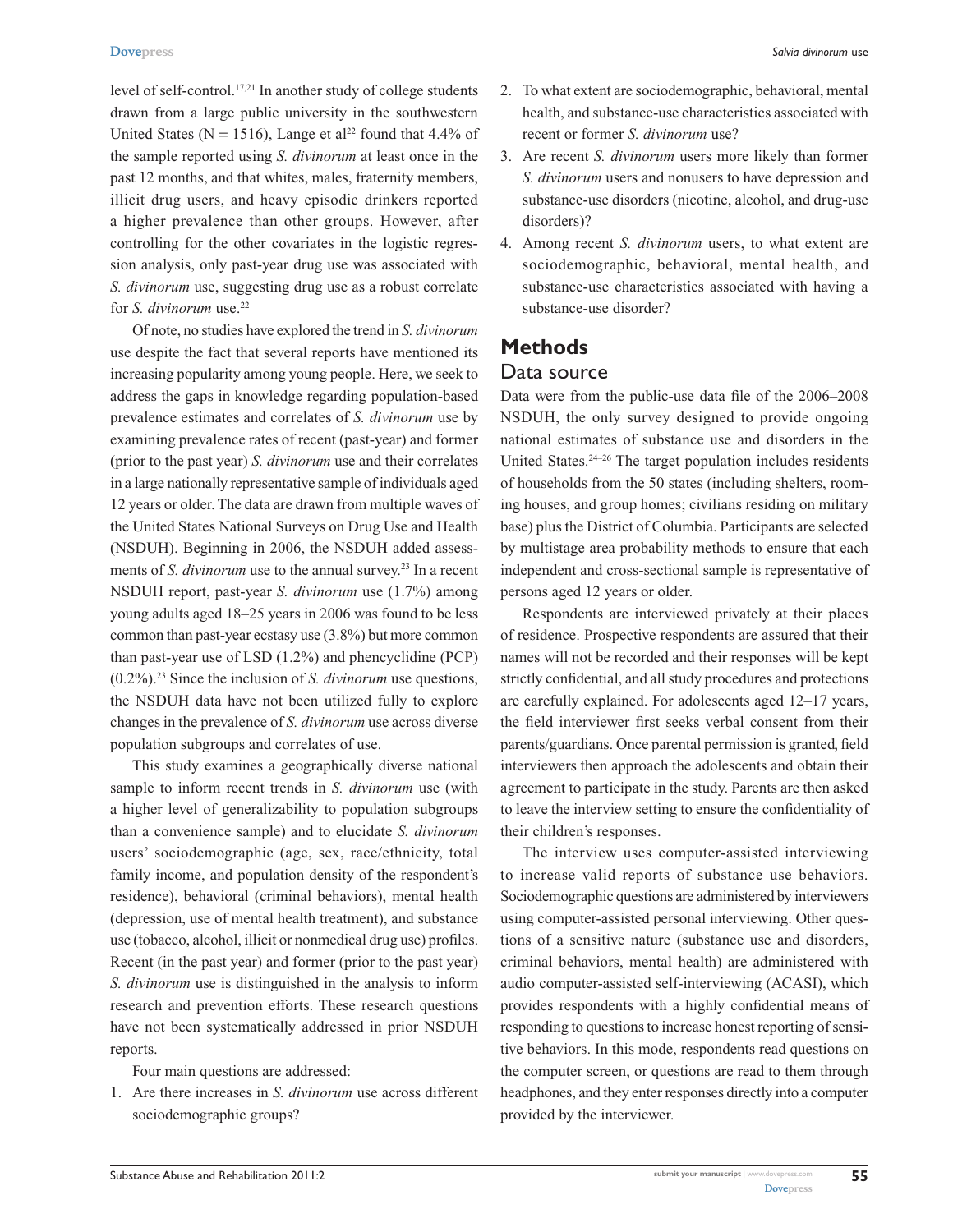The survey is conducted from January through December in every independent survey year. Participants are offered a US\$30 incentive for participation in the interview. In 2006–2008, approximately 67,500 unique persons aged 12 years or older were interviewed annually; weighted response rates for household screening and interviewing were 89.0%–90.6% and 73.9%–74.5%, respectively.<sup>24-26</sup> The public-use de-identified data file contains about 55,000 respondents yearly due to exclusions to ensure anonymity. In response to reports suggesting the emergence of *S. divinorum* use, specific questions about this hallucinogen were added to the survey beginning in 2006.<sup>23</sup> This study examined data from 2006 to 2008 to determine recent national trends in *S. divinorum* use and to identify subgroups showing elevated odds of use  $(N = 55,279)$  in 2006; N = 55,435 in 2007; N = 55,739 in 2008). The same survey items were examined across the years. Per NSDUH designs, the use of the pooled data from 3 years to examine yearly changes in prevalence rates of use is appropriate.<sup>24,25</sup>

### Study variables

#### Substance use

NSDUH assessments of substance use were conducted via ACASI. Tobacco, alcohol, and another nine drug classes (not including *S. divinorum*) were assessed separately in 11 different sections. Each section included a detailed description of the substance class and a list of substances belonging to the class; for nonmedical use of prescription drugs, respondents were provided with pill cards showing color pictures of tablets for opioid analgesics, tranquilizers, stimulants, and sedatives. The survey asked each respondent about his/her use of each substance group and recency of use. Past-year tobacco use included use of cigarettes, chewing tobacco, snuff, dip, or pipe tobacco in the 12 months prior to the interview. Binge alcohol use was defined as drinking five or more drinks on the same occasion (ie, at the same time or within a couple of hours of each other) on at least 1 day in the past 30 days.

#### Drug use

**56**

Drug use included illicit use of marijuana or hashish, cocaine or crack, heroin, or hallucinogens (eg, LSD, PCP, ecstasy/3,4 methylenedioxymethamphetamine [MDMA]); inhalant use (eg, nitrous oxide, amyl nitrite, cleaning fluids, gasoline, spray paint, glue); and nonmedical use of prescription analgesic opioids, stimulants (amphetamines), tranquilizers, or sedatives. Nonmedical use was defined as self-reported use of prescription drugs (pain relievers/opioids, stimulants,

sedatives, and tranquilizers) that were not prescribed for the respondent or that the respondent took only for the experience or feeling they caused; use of over-the-counter drugs and legitimate use of prescription drugs were not included.

#### *S. divinorum* use

Questions about *S. divinorum* use were included in a separate 'Special drugs' section. Lifetime *S. divinorum* use was based on the following question: "Have you ever, even once, used *Salvia divinorum*?" Among respondents who responded affirmatively to this question, the survey then asked about recency of use: "The computer recorded that you have used *Salvia divinorum*. How long has it been since you last used *Salvia divinorum* (eg, within the past 12 months or more than 12 months ago)?" Based on responses to these two questions, we categorized respondents into three mutually exclusive groups: nonuser, past-year *S. divinorum* users (use within the past 12 months), and former users (use prior to the past 12 months).

### *Diagnostic and Statistical Manual of Mental Disorders* (DSM)-IV alcohol- or drug-use disorders (abuse, dependence)

Respondents who reported alcohol or drug use in the past year were asked a set of structured and substance-specific questions designed to operationalize DSM-IV criteria for abuse of or dependence on each substance class in question.<sup>26,27</sup>

#### Nicotine (cigarette) dependence

Nicotine dependence was defined as specified by the nicotine dependence syndrome scale (NDSS) and the Fagerstrom test of nicotine dependence  $(FTND)$ .<sup>28–30</sup> NDSS questions assess dependence similar to the concepts specified by the DSM-IV, while FTND discriminates between dependent smokers and nondependent smokers by assessing how soon after waking that smokers have their first cigarette. To optimize the number of respondents classified as having current nicotine dependence, the NSDUH categorizes respondents as having nicotine dependence in the past month if they meet criteria for dependence as specified either by the NDSS or FTND.26 Past-year measurement of nicotine dependence was not available.

#### Criminal activities and mental health

Guided by prior research showing an association of hallucinogen use with criminality and depression, $31-33$  criminality, depression, and mental health treatment variables were examined as potential correlates of *S. divinorum* use. Lifetime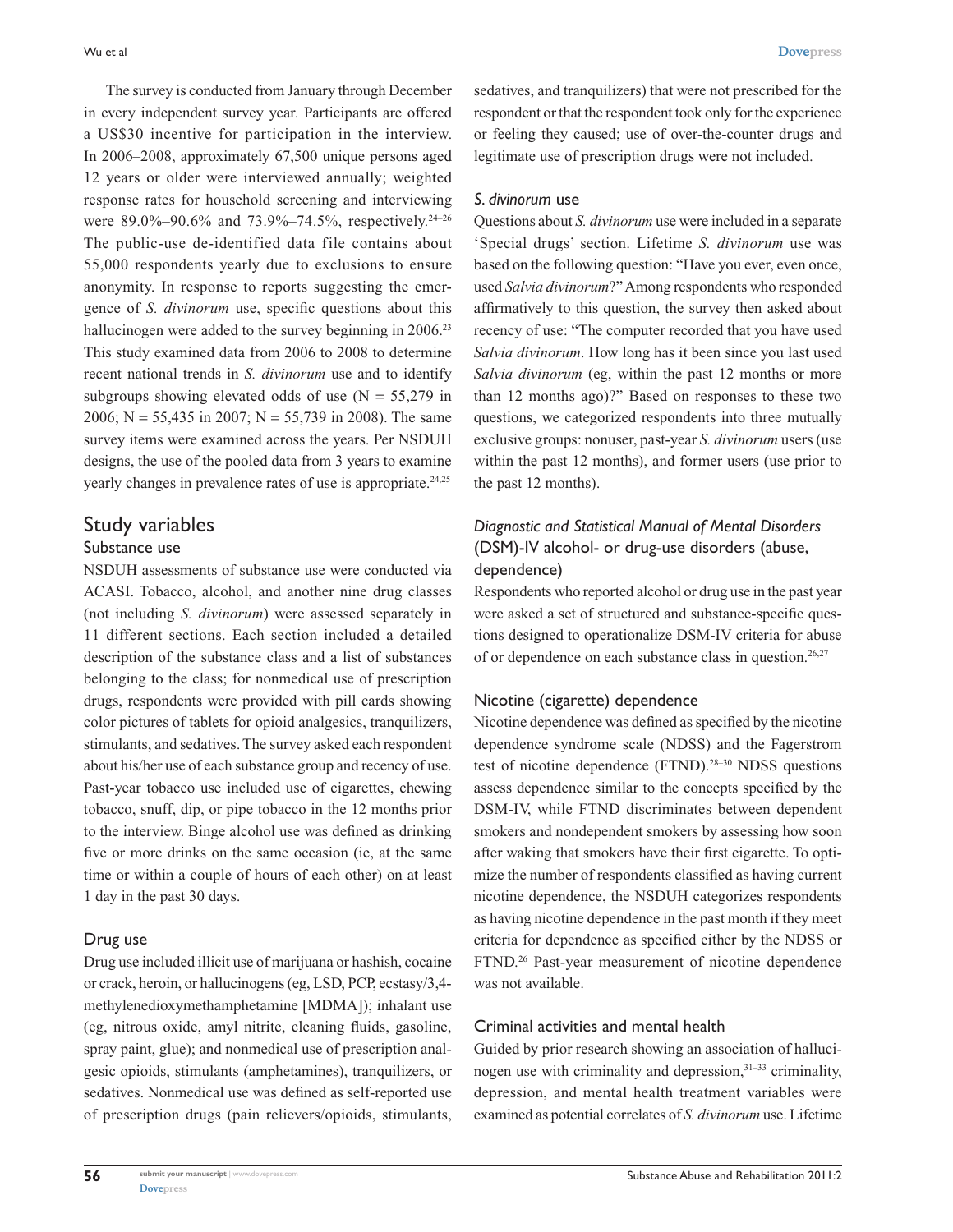*Salvia divinorum* use

criminal activity was assessed by the following question: "Not counting minor traffic violations, have you ever been arrested and booked for breaking the law?". The survey explicitly defined "being booked" as having ever been taken into custody and processed by the police or by someone connected with the courts, even if the respondent was then released. Among respondents who gave a positive response to this question, the survey then asked the number of times during the past 12 months that they had been arrested and booked.

Questions assessing major depressive episodes (MDE) were based on DSM-IV criteria and were adapted from the National Comorbidity Survey-Replication.<sup>26,27,34</sup> A respondent was defined as having an MDE in the past year if he/she met criteria for a lifetime MDE (ie, having met at least five criteria in the same 2-week period, in which at least one of the symptoms was a depressed mood or loss of interest or pleasure in daily activities) and had a period of time in the past 12 months when he/she felt depressed or lost interest or pleasure in daily activities for 2 weeks or longer while also having other symptoms of a lifetime MDE.<sup>26</sup>

The survey defined mental health treatment for adolescents aged 12–17 years as receiving treatment or counseling for emotional or behavioral problems from specific mental health or other health professionals in school, home, outpatient, or inpatient settings within the 12 months prior to the interview; for adults aged 18 years or older, it was defined as treatment or counseling for any problem with emotions, nerves, or mental health in the 12 months prior to the interview in any inpatient or outpatient setting, or the use of prescription medication for treatment of a mental or emotional condition. Treatment for a substance-use problem only was excluded for adolescents and adults.

#### Sociodemographics

Respondents' age, sex, race/ethnicity (non-Hispanic white, non-Hispanic black, Native American [American Indian/ Alaska Native], Asian/Pacific Islander/Native Hawaiian, multiple-race, Hispanic), total family income, and population density of residence were examined as potential correlates for *S. divinorum* use.<sup>17,21,22,31-33</sup> For adolescents who were unable to respond to the income questions, proxy responses were accepted from a household member. NSDUH-defined population density was based on 2000 census data and the June 2003 Core-Based Statistical Area (CBSA) classifications, and was categorized into large metro (area with at least 1 million population), small metro (area with less than

1 million population), and nonmetropolitan (area not in a CBSA) areas.

### Data analysis

The distribution of study variables by survey year were determined by *χ*<sup>2</sup> tests. Lifetime prevalence rates of *S. divinorum* use in each year by demographic, behavioral, mental health, and substance use variables were then determined. To ease interpretation, the percentages of increase between years are reported. Next, we examined the prevalence and correlates of past-year and former use using  $\chi^2$  and unadjusted multinomial logistic regression procedures to distinguish between characteristics of past-year users and former users as compared with nonusers. In the total sample, adjusted multinomial logistic regression analyses were then conducted to estimate the strength of associations between each covariate and *S. divinorum* use while adjusting for other variables to mitigate for their confounding effects on the estimated associations.

Finally, we determined whether past-year *S. divinorum* users had higher prevalence rates of depression and substance-use disorders than former users, and whether both groups had higher prevalence rates of these conditions than individuals who had never used *S. divinorum*. Adjusted logistic regression analyses also were conducted to evaluate further whether former and past-year *S. divinorum* users had greater odds of having depression and substance-use disorders than past-year alcohol or drug users who did not use *S. divinorum* and to identify subgroups of pastyear *S. divinorum* users that had elevated odds of having a substance-use disorder. All analyses were conducted with SUDAAN® to take into account NSDUH's complex designs (eg, weighting, clustering).<sup>35</sup> All results reported here are weighted figures except for sample sizes, which are unweighted figures.

# **Results** Demographic characteristics of the study sample

There were no significant differences in the distribution of respondents' age, sex, and racial/ethnic groups across the 3 years. In the total sample ( $N = 166,453$ ), males (49%) and females (51%) were equally distributed; 10% were adolescents aged 12–17 years; 27% were young adults aged 18–34 years; and 32% were of nonwhite race (blacks, 12%; American Indians/Alaska Natives, 0.5%; Asians/Pacific Islanders/Native Hawaiians, 4.5%; multiple-race individuals, 1%; Hispanics, 14%).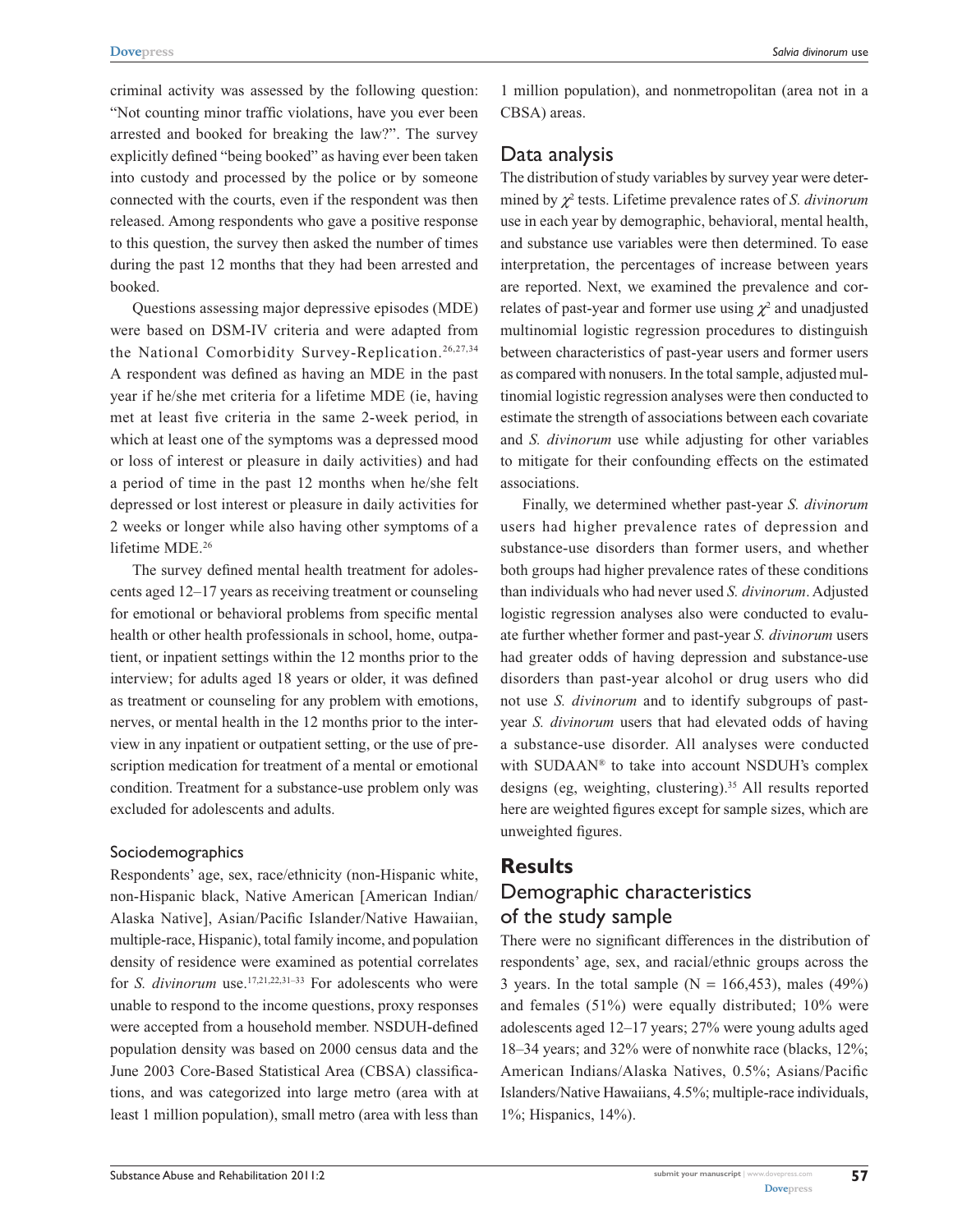# Prevalence and characteristics of lifetime *S. divinorum* use (Table 1 and Figure 1)

Among individuals aged 12 years or older, 0.7% (95% confidence interval [CI] 0.63–0.79) reported having ever used *S. divinorum* in 2006, and the prevalence increased to 1.0% (95% CI 0.94–1.12) in 2007 and to 1.3% (95% CI 1.19–1.42) in 2008.

Table 1 shows that lifetime *S. divinorum* use was associated with all study variables examined in each year  $(P < 0.01)$ . In 2008, comparatively high rates of lifetime use were noted among adults aged 18–25 years (6.1%), multiple-race individuals (3.0%), individuals arrested for criminal activities (7.8%), or those who had depression (2.5%) in the past year.

Of note, *S. divinorum* use was common among individuals who used hallucinogens or stimulant drugs in the past year. Figure 1 indicates that, in 2008, lifetime *S. divinorum* use was prevalent among past-year users of LSD (53.7%), ecstasy (30.1%), heroin (24.2%), PCP (22.4%), cocaine (17.5%), tranquilizers (15.3%), inhalants (15.2%), sedatives (12.3%), opioid analgesics (10.5%), or marijuana (9.9%).

# Past-year *S. divinorum* users versus former *S. divinorum* users (Tables 2 and 3)

Table 2 distinguishes between past-year *S. divinorum* use and former use. Among all lifetime *S. divinorum*

**Table 1** Lifetime prevalence of *Salvia divinorum* use among individuals aged 12 years or older: 2006-2008 National Surveys on Drug Use and Health  $(N = 166, 453)$ 

| <b>Prevalence of Salvia divinorum</b><br>use by study variables | 2006                       | 2007                       | 2008                       | 2006 versus 2007:<br>increase in % | 2006 versus 2008:<br>increase in % |
|-----------------------------------------------------------------|----------------------------|----------------------------|----------------------------|------------------------------------|------------------------------------|
| Sample size                                                     | $N = 55,279$               | $N = 55,435$               | $N = 55,739$               |                                    |                                    |
| Overall prevalence, % (SE)                                      | 0.71(0.04)                 | 1.02(0.05)                 | $1.30(0.06)^a$             | 44 <sup>b</sup>                    | 83 <sup>b</sup>                    |
| Age group in years                                              |                            |                            |                            |                                    |                                    |
| $12 - 17$                                                       | $0.88(0.09)$ <sup>c</sup>  | $1.18(0.11)^c$             | $1.57(0.13)^c$             | 34                                 | 78 <sup>b</sup>                    |
| $18 - 25$                                                       | 3.39(0.20)                 | 5.00(0.22)                 | 6.10(0.26)                 | 32 <sup>b</sup>                    | 80 <sup>b</sup>                    |
| $26 - 34$                                                       | 0.78(0.12)                 | 1.15(0.19)                 | 1.73(0.23)                 | 47                                 | 122 <sup>b</sup>                   |
| $\geq$ 35                                                       | 0.09(0.02)                 | 0.13(0.03)                 | 0.15(0.04)                 | 44                                 | 67                                 |
| <b>Sex</b>                                                      |                            |                            |                            |                                    |                                    |
| Male                                                            | $1.17(0.07)$ <sup>c</sup>  | $1.59(0.07)^c$             | $1.93 (0.09)^c$            | 36 <sup>b</sup>                    | 65 <sup>b</sup>                    |
| Female                                                          | 0.27(0.03)                 | 0.49(0.04)                 | 0.71(0.06)                 | 81 <sup>b</sup>                    | 163 <sup>b</sup>                   |
| Race/ethnicity                                                  |                            |                            |                            |                                    |                                    |
| White                                                           | $0.86$ (0.05) <sup>c</sup> | $1.22 (0.05)^c$            | $1.58(0.08)^c$             | 42 <sup>b</sup>                    | 84 <sup>b</sup>                    |
| <b>Black</b>                                                    | 0.11(0.04)                 | 0.23(0.08)                 | 0.21(0.05)                 | 109                                | 91                                 |
| American Indian/Alaska Native                                   | 0.68(0.48)                 | 2.04(1.26)                 | 1.18(0.35)                 | 200                                | 74                                 |
| Asian/Native Hawaiian/Pacific                                   | 0.32(0.11)                 | 0.45(0.28)                 | 0.40(0.11)                 | 41                                 | 25                                 |
| Islander                                                        |                            |                            |                            |                                    |                                    |
| Multiple race                                                   | 1.18(0.39)                 | 2.35(0.61)                 | 2.95(0.81)                 | 99                                 | 150                                |
| Hispanic                                                        | 0.56(0.10)                 | 0.80(0.13)                 | 1.01(0.14)                 | 43                                 | 80                                 |
| Total family income (USD)                                       |                            |                            |                            |                                    |                                    |
| \$0-\$39,999                                                    | $0.85(0.06)^c$             | $1.20 (0.08)^d$            | $1.61 (0.10)^c$            | 41 <sup>b</sup>                    | 89b                                |
| \$40,000-\$74,999                                               | 0.56(0.06)                 | 0.82(0.08)                 | 1.15(0.10)                 | 46 <sup>b</sup>                    | 105 <sup>b</sup>                   |
| $\geq$ \$75,000                                                 | 0.65(0.08)                 | 0.99(0.09)                 | 1.07(0.07)                 | 52 <sup>b</sup>                    | 65 <sup>b</sup>                    |
| Population density of residence                                 |                            |                            |                            |                                    |                                    |
| Large metro areas                                               | $0.75(0.06)^c$             | $1.03$ $(0.07)^c$          | $1.22 (0.08)^c$            | 37 <sup>b</sup>                    | 63 <sup>b</sup>                    |
| Small metro areas                                               | 0.70(0.07)                 | 1.12(0.07)                 | 1.50(0.09)                 | 60 <sup>b</sup>                    | 114 <sup>b</sup>                   |
| Nonmetro areas                                                  | 0.37(0.08)                 | 0.41(0.09)                 | 0.60(0.11)                 | $\mathbf{H}$                       | 62                                 |
| Past-year arrest for criminal activity                          |                            |                            |                            |                                    |                                    |
| Yes                                                             | 4.75 $(0.59)^c$            | 5.75 $(0.66)^c$            | $7.80~(0.75)^c$            | 21                                 | 64 <sup>b</sup>                    |
| No                                                              | 0.59(0.03)                 | 0.89(0.04)                 | 1.10(0.05)                 | 51 <sup>b</sup>                    | 86 <sup>b</sup>                    |
| Past-year depression                                            |                            |                            |                            |                                    |                                    |
| Yes                                                             | $1.44 (0.20)$ <sup>c</sup> | $2.12 (0.26)^c$            | $2.46$ (0.28) <sup>c</sup> | 47                                 | 71 <sup>b</sup>                    |
| No                                                              | 0.64(0.04)                 | 0.93(0.04)                 | 1.21(0.05)                 | 45 <sup>b</sup>                    | 89b                                |
| Past-year mental health treatment                               |                            |                            |                            |                                    |                                    |
| Yes                                                             | $1.05 (0.11)^c$            | $1.56 (0.14)$ <sup>c</sup> | $2.01(0.19)^c$             | 49b                                | 91 <sup>b</sup>                    |
| No                                                              | 0.66(0.04)                 | 0.94(0.05)                 | 1.19(0.06)                 | 42 <sup>b</sup>                    | 80 <sup>b</sup>                    |

<code>Notes:</code>  $\gamma^2$  test = 62.15, degrees of freedom = 2, P < 0.001;  $^{\text{bp}}$   $\leq$  0.05;  $\gamma^2$  test for survey year and the covariate in the first column: P < 0.001;  $^{\text{t}}\gamma^2$  test for survey year and the covariate in the first column:  $P < 0.01$ .

**Abbreviation:** SE, standard error.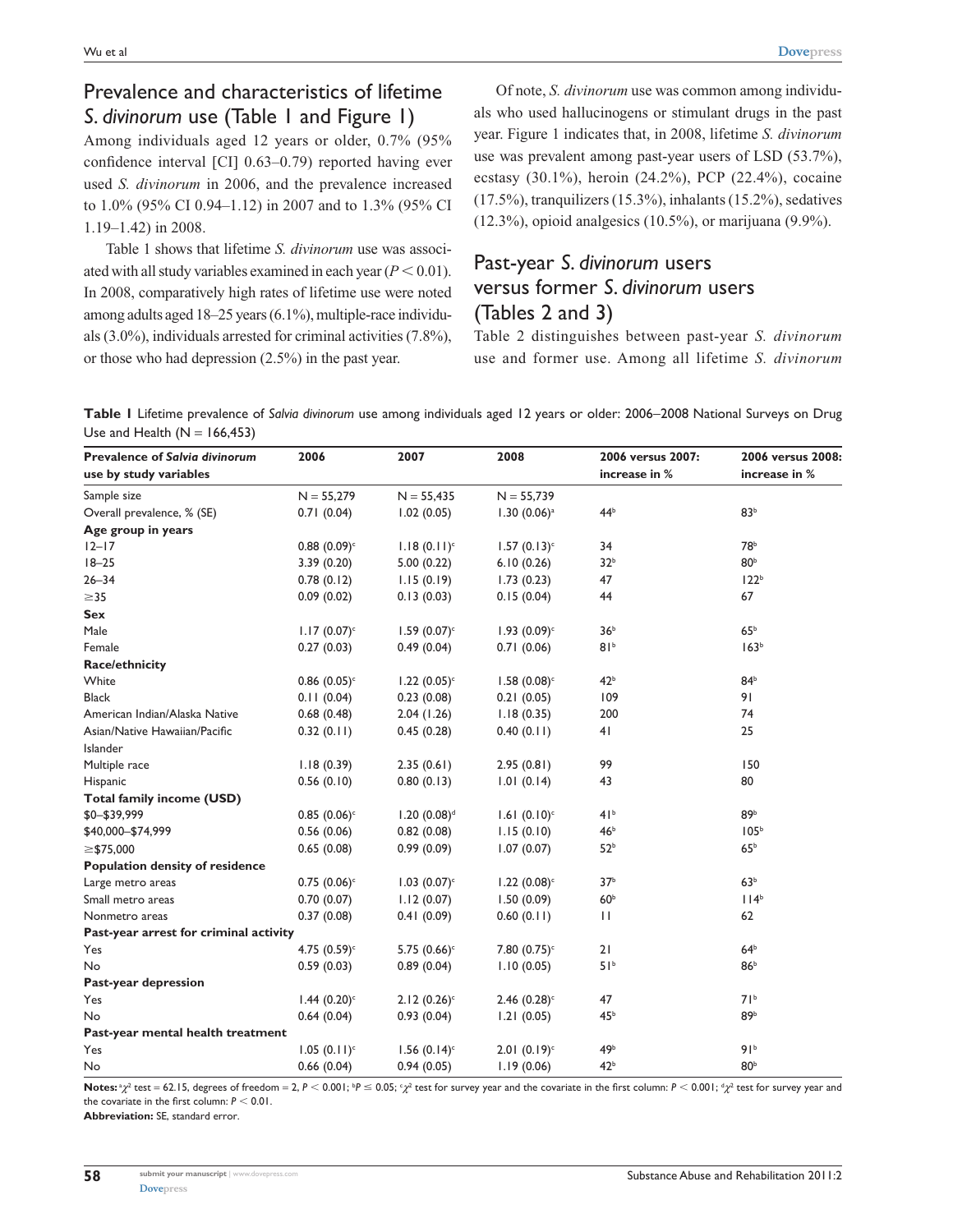

**Figure 1** Prevalence of lifetime *Salvia divinorum* use among past-year substance users aged 12 years or older by type of substance used: 2006–2008 National Surveys on Drug Use and Health (N = 166,453). Lines extending from bars indicate 95% confidence intervals of the estimates; due to a very narrow range of 95% confidence intervals for the prevalence of lifetime *Salvia divinorum* use among tobacco users and binge drinkers, they are not shown in the figure. **Abbreviations:** LSD, lysergic acid diethylamide; PCP, phencyclidine.

users, 40% were recent *S. divinorum* users in the past 12 months.

### Demographic, behavioral, and mental health characteristics

Young adults aged 18–25 years (2.0% and 2.9%, respectively) and individuals who were arrested for criminal activities (2.5% and 3.6%, respectively) showed comparatively high rates of past-year use and former use, respectively (Table 2). Additional groups showing higher rates of past-year use and former use than other groups included: males (0.6%, 1.0%), multiple-race individuals (0.8%, 1.5%), and individuals who reported depression (0.8%, 1.2%) or who received treatment for mental health problems (0.7%, 0.9%) in the past year.

#### Substance-use characteristics

As displayed in Table 3, past-year and former use of *S. divinorum* were more prevalent among illicit or nonmedical drug users  $(3.3\text{%}-21.3\text{%}$  and  $3.9\text{%}-20.2\text{%}$ , respectively) than among alcohol or tobacco users (1.0%–1.2% and 1.6%–1.8%, respectively). Specifically, users of LSD (21.3%) had the highest prevalence of past-year *S. divinorum* use, followed by users of PCP (13.4%), ecstasy (11.1%), heroin (9.8%), inhalants (6.6%), stimulants (6.1%), cocaine

 $(5.8\%)$ , tranquilizers  $(5.7\%)$ , and other drugs  $(3\%-4\%)$ . A similar pattern was noted for former use.

## Multinomial logistic regression of *S. divinorum* use (Table 4)

Adjusted multinomial logistic regression analyses of *S. divinorum* use were conducted to estimate the strength of associations with each covariate. To account for correlations among various drug use and produce stable estimates, the 11 drug classes (marijuana, inhalants, cocaine, heroin, ecstasy, LSD, PCP, opioids, stimulants, sedatives, tranquilizers) were summed and examined as a categorical polydrug use variable in the adjusted model. The adjusted model included survey year, age, sex, race/ethnicity, annual family income, population density of residence, arrest for criminal activity, depression, mental health treatment, tobacco use, binge drinking, and polydrug use.

Adjusted analysis confirmed an increased rate of *S. divinorum* use in 2007 and 2008 and revealed illicit/ nonmedical drug use as the strongest correlate for either past-year or former *S. divinorum* use (Table 4). There was a graded association of past-year *S. divinorum* use with polydrug use in the past year; that is, individuals who used one drug class were about nine times more likely than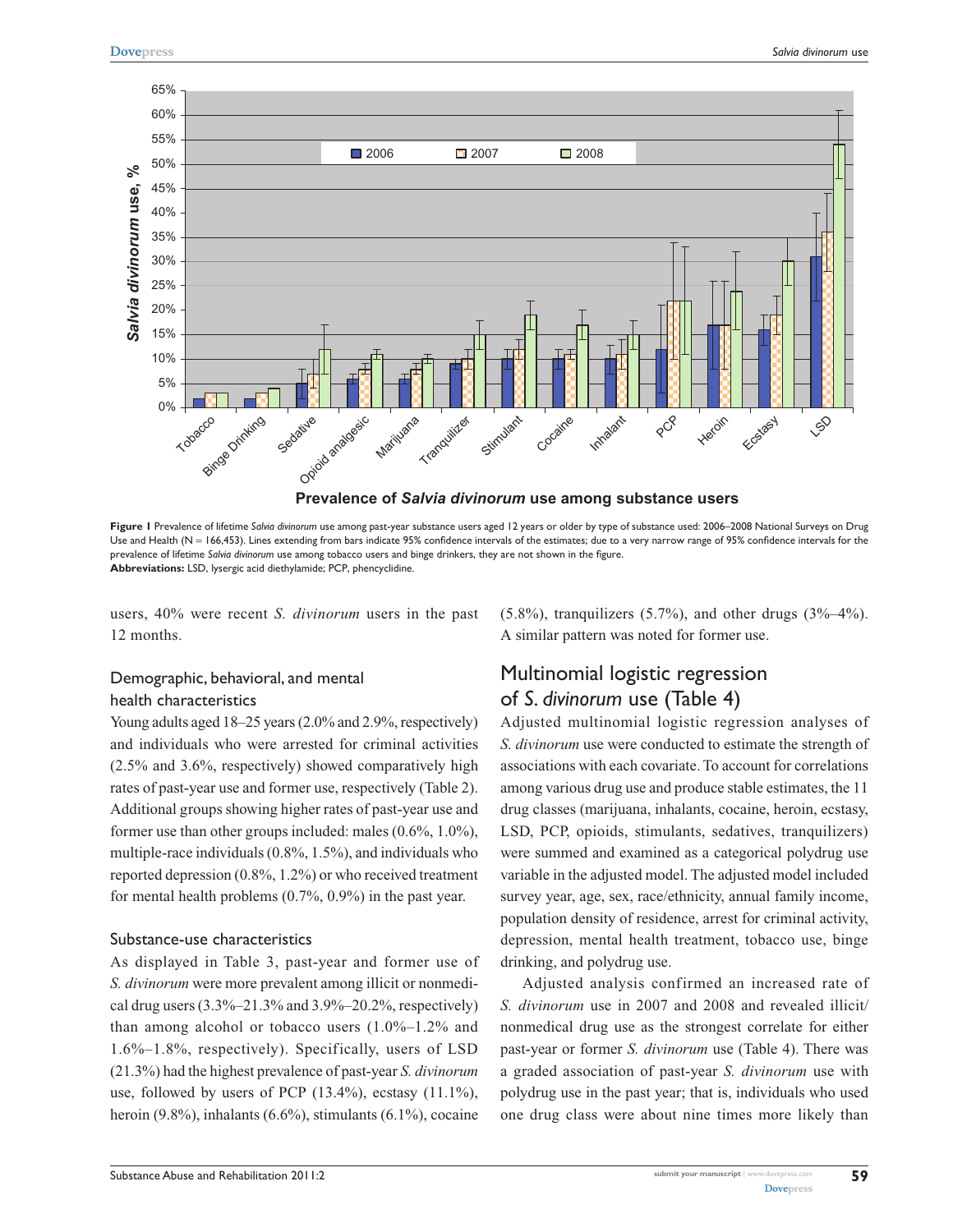| Table 2 Demographic, behavioral, and mental health characteristics of recent (past-year) and former (prior to past year) use of Salvia |  |
|----------------------------------------------------------------------------------------------------------------------------------------|--|
| divinorum among individuals aged 12 years or older: 2006–2008 National Surveys on Drug Use and Health $(N = 166,453)$                  |  |

| <b>Prevalence of Salvia</b>            | Past-year     | Crude odds ratio of past-year   | Former      | Crude odds ratio of former          |
|----------------------------------------|---------------|---------------------------------|-------------|-------------------------------------|
| divinorum use                          | use, $%$ (SE) | use versus never use            | use, % (SE) | use versus never use                |
| Overall prevalence, % (SE)             | 0.40(0.02)    |                                 | 0.61(0.02)  |                                     |
| Year                                   |               |                                 |             |                                     |
| 2006                                   | 0.28(0.02)    | 1.00                            | 0.42(0.03)  | 1.00                                |
| 2007                                   | 0.41(0.03)    | $1.46$ (1.21-1.77) <sup>a</sup> | 0.61(0.03)  | $1.45$ (1.19-1.76) <sup>a</sup>     |
| 2008                                   | 0.49(0.03)    | $1.76$ (1.44-2.14) <sup>a</sup> | 0.81(0.05)  | $1.91$ (1.54-2.36) <sup>a</sup>     |
| Age group in years                     |               |                                 |             |                                     |
| $12 - 17$                              | 0.76(0.05)    | 1.00                            | 0.45(0.04)  | 1.00                                |
| $18 - 25$                              | 1.98(0.08)    | $2.70$ $(2.34-3.11)^a$          | 2.85(0.10)  | 6.62 $(5.48 - 7.99)^{a}$            |
| $26 - 34$                              | 0.26(0.06)    | $0.34$ (0.22-0.54) <sup>a</sup> | 0.96(0.09)  | $2.15$ (1.70-2.70) <sup>a</sup>     |
| $\geq$ 35                              | 0.03(0.01)    | $0.04$ (0.02-0.08) <sup>a</sup> | 0.09(0.02)  | $0.19(0.13 - 0.29)^{a}$             |
| Sex                                    |               |                                 |             |                                     |
| Male                                   | 0.62(0.03)    | $3.29$ (2.76-3.91) <sup>a</sup> | 0.95(0.04)  | $3.19$ (2.73-3.73) <sup>a</sup>     |
| Female                                 | 0.19(0.02)    | 1.00                            | 0.30(0.02)  | 1.00                                |
| Race/ethnicity                         |               |                                 |             |                                     |
| White                                  | 0.47(0.02)    | 1.00                            | 0.75(0.03)  | 1.00                                |
| <b>Black</b>                           | 0.08(0.02)    | $0.17(0.10-0.28)^{a}$           | 0.10(0.03)  | $0.13$ $(0.08 - 0.23)^{a}$          |
| American Indian/Alaska Native          | 0.88(0.47)    | $1.89(0.64 - 5.57)$             | 0.43(0.12)  | $0.57$ $(0.32 - 1.00)^{b}$          |
| Asian/Native Hawaiian/Pacific          | 0.18(0.04)    | $0.38(0.24 - 0.61)^a$           | 0.21(0.09)  | $0.28$ (0.12-0.67) <sup>c</sup>     |
| Islander                               |               |                                 |             |                                     |
| Multiple race                          | 0.75(0.17)    | $1.62$ (1.02-2.57) <sup>b</sup> | 1.46(0.34)  | $1.96$ (1.21–3.16) <sup>c</sup>     |
| Hispanic                               | 0.35(0.06)    | $0.75(0.54 - 1.05)$             | 0.44(0.06)  | $0.58$ (0.43-0.78) <sup>a</sup>     |
| Total family income (USD)              |               |                                 |             |                                     |
| \$0-\$39,999                           | 0.43(0.02)    | $1.09(0.90 - 1.31)$             | 0.78(0.05)  | $1.51$ (1.25-1.83) <sup>a</sup>     |
| \$40,000-\$74,999                      | 0.36(0.03)    | $0.91(0.72 - 1.14)$             | 0.49(0.04)  | $0.94(0.76 - 1.17)$                 |
| $\geq$ \$75,000                        | 0.39(0.03)    | 1.00                            | 0.52(0.04)  | 1.00                                |
| Population density of residence        |               |                                 |             |                                     |
| Large metro areas                      | 0.39(0.03)    | 1.00                            | 0.61(0.03)  | 1.00                                |
| Small metro areas                      | 0.43(0.02)    | $1.12(0.96 - 1.30)$             | 0.68(0.04)  | $1.11(0.94 - 1.31)$                 |
| Nonmetro areas                         | 0.25(0.04)    | $0.65$ $(0.46 - 0.92)^{b}$      | 0.21(0.03)  | $0.33$ $(0.24 - 0.46)$ <sup>c</sup> |
| Past-year arrest for criminal activity |               |                                 |             |                                     |
| Yes                                    | 2.51(0.22)    | $7.93 (6.47 - 9.71)^{a}$        | 3.62(0.34)  | $7.25$ (5.92-8.87) <sup>a</sup>     |
| No                                     | 0.33(0.02)    | 1.00                            | 0.53(0.02)  | 1.00                                |
| Past-year depression                   |               |                                 |             |                                     |
| Yes                                    | 0.82(0.08)    | $2.30$ (1.88-2.82) <sup>a</sup> | 1.18(0.11)  | $2.10$ (1.72-2.56) <sup>a</sup>     |
| No                                     | 0.36(0.02)    | 1.00                            | 0.57(0.02)  | 1.00                                |
| Past-year mental health treatment      |               |                                 |             |                                     |
| Yes                                    | 0.65(0.06)    | $1.83$ (1.51-2.22) <sup>a</sup> | 0.89(0.07)  | $1.56$ (1.33-1.83) <sup>a</sup>     |
| No                                     | 0.36(0.02)    | 1.00                            | 0.57(0.02)  | 1.00                                |

**Abbreviation:** SE, standard error.

**Notes:**  $P < 0.001$ ,  $P < 0.01$ ,  $P < 0.05$ .

individuals who did not use any illicit/nonmedical drug in the past year to use *S. divinorum* in the past year (adjusted odds ratios [AOR] 8.95, 95% CI 6.18–12.96). The strength of associations increased to about 19 times (AOR 18.51, 95% CI 13.27–25.82) and 46 times (AOR 45.98, 95% CI 32.99–64.10) for individuals who used two drug classes and three or more drug classes, respectively. A similar pattern of association, but of lesser magnitude, was noted for polydrug use and former *S. divinorum* use (AOR ranging from 6.17 to 17.36).

Adjusted analysis also showed that young adults aged 18–25 years, males, individuals who used treatment for mental health problems, and tobacco users had elevated odds of using *S. divinorum* in the past year, while blacks as compared with whites and those in the lowest income group as compared with those in the highest income group had decreased odds of past-year *S. divinorum* use.

Regarding former use, young adults aged 18–25 years or 26–34 years, males, residents of large or small metropolitan areas, individuals who were arrested for criminal activity recently, and tobacco users exhibited elevated odds of former *S. divinorum* use, while blacks, American Indians/ Alaska Natives, and Hispanics had lower odds of former use than whites.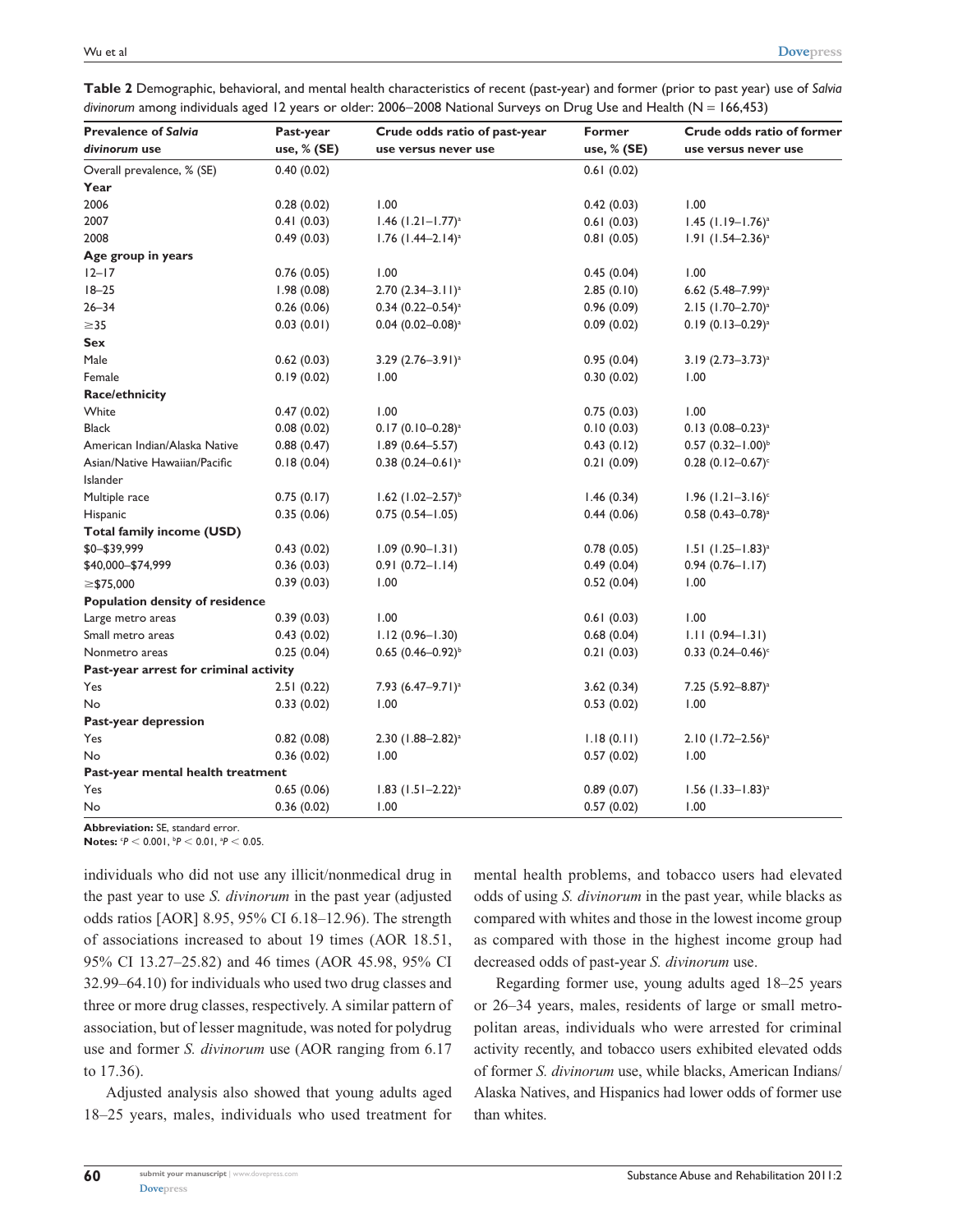| Table 3 Substance use characteristics of recent (past-year) and former (prior to past year) use of Salvia divinorum among individuals |  |
|---------------------------------------------------------------------------------------------------------------------------------------|--|
| aged 12 years or older: $2006-2008$ National Surveys on Drug Use and Health (N = 166,453)                                             |  |

| <b>Prevalence of Salvia</b>    | Past-year   | Crude odds ratio of past-year        | Former       | Crude odds ratio of former         |  |
|--------------------------------|-------------|--------------------------------------|--------------|------------------------------------|--|
| divinorum use                  | use, % (SE) | use versus never use                 | use, % (SE)  | use versus never use               |  |
| Past-year tobacco use          |             |                                      |              |                                    |  |
| Yes                            | 1.04(0.05)  | 17.32 (13.05-22.99) <sup>a</sup>     | 1.56(0.06)   | $13.27$ (10.79-16.32) <sup>a</sup> |  |
| No                             | 0.06(0.01)  | 1.00                                 | 0.12(0.01)   | 1.00                               |  |
| Past-month binge drinking      |             |                                      |              |                                    |  |
| Yes                            | 1.19(0.05)  | 7.88 (6.69-9.28) <sup>a</sup>        | 1.80(0.08)   | 7.19 (6.06-8.53) <sup>a</sup>      |  |
| No                             | 0.16(0.01)  | 1.00                                 | 0.26(0.02)   | 1.00                               |  |
| Past-year marijuana use        |             |                                      |              |                                    |  |
| Yes                            | 3.34(0.15)  | 21.40 (16.89-27.11) <sup>a</sup>     | 4.53(0.18)   | 10.47 (8.38-13.09) <sup>a</sup>    |  |
| No                             | 0.06(0.01)  | 1.00                                 | 0.17(0.01)   | 1.00                               |  |
| Past-year inhalant use         |             |                                      |              |                                    |  |
| Yes                            | 6.55(0.69)  | 21.40 (16.89-27.11) <sup>a</sup>     | 5.35(0.54)   | $10.47$ (8.38-13.09) <sup>a</sup>  |  |
| No                             | 0.34(0.01)  | 1.00                                 | 0.57(0.02)   | 1.00                               |  |
| Past-year cocaine use          |             |                                      |              |                                    |  |
| Yes                            | 5.77(0.38)  | 24.43 (20.76-28.75) <sup>a</sup>     | 7.19(0.51)   | $17.85$ (15.15-21.03) <sup>a</sup> |  |
| No                             | 0.27(0.01)  | 1.00                                 | 0.46(0.02)   | 1.00                               |  |
| Past-year heroin use           |             |                                      |              |                                    |  |
| Yes                            | 9.84(2.03)  | 31.98 (20.11-50.85) <sup>a</sup>     | 9.70(1.81)   | 19.97 (13.12-30.38) <sup>a</sup>   |  |
| No                             | 0.38(0.02)  | 1.00                                 | 0.60(0.02)   | 1.00                               |  |
| Past-year ecstasy use          |             |                                      |              |                                    |  |
| Yes                            | 11.06(0.83) | 46.22 (37.37-57.16) <sup>a</sup>     | 10.67(0.92)  | $25.66$ (20.61-31.96) <sup>a</sup> |  |
| No                             | 0.30(0.01)  | 1.00                                 | 0.53(0.02)   | 1.00                               |  |
| Past-year LSD use              |             |                                      |              |                                    |  |
| Yes                            | 21.27(1.79) | $107.78$ (84.40-137.65) <sup>a</sup> | 20.19 (1.93) | 61.44 $(47.17 - 80.03)^{a}$        |  |
| No                             | 0.33(0.01)  | 1.00                                 | 0.56(0.02)   | 1.00                               |  |
| Past-year PCP use              |             |                                      |              |                                    |  |
| Yes                            | 13.36(3.07) | 41.25 (23.47-72.51) <sup>a</sup>     | 4.29(1.63)   | $8.42$ (3.67-19.32) <sup>a</sup>   |  |
| No                             | 0.39(0.02)  | 1.00                                 | 0.61(0.02)   | 1.00                               |  |
| Past-year opioid analgesic use |             |                                      |              |                                    |  |
| Yes                            | 3.96(0.23)  | 20.31 (17.15-24.07) <sup>a</sup>     | 4.36(0.25)   | $11.26$ (9.37–13.06) <sup>a</sup>  |  |
| No                             | 0.21(0.01)  | 1.00                                 | 0.42(0.02)   | 1.00                               |  |
| Past-year stimulant use        |             |                                      |              |                                    |  |
| Yes                            | 6.14(0.52)  | 21.36 (17.39-26.24) <sup>a</sup>     | 7.04(0.62)   | $14.94$ (12.16–18.35) <sup>a</sup> |  |
| No                             | 0.33(0.01)  | 1.00                                 | 0.54(0.02)   | 1.00                               |  |
| Past-year sedative use         |             |                                      |              |                                    |  |
| Yes                            | 3.63(0.61)  | $10.06$ $(7.02 - 14.42)^a$           | 3.90(0.74)   | 6.90 (4.62-10.29) <sup>a</sup>     |  |
| No                             | 0.39(0.02)  | 1.00                                 | 0.60(0.02)   | 1.00                               |  |
| Past-year tranquilizer use     |             |                                      |              |                                    |  |
| Yes                            | 5.68(0.42)  | 22.24 (18.20-27.19) <sup>a</sup>     | 5.95(0.42)   | 13.27 (11.19-15.74) <sup>a</sup>   |  |
| No                             | 0.29(0.01)  | 1.00                                 | 0.50(0.02)   | 1.00                               |  |

**Note:**<sup>a</sup> $P$  < 0.001.

**Abbreviations:** LSD, lysergic acid diethylamide; PCP, phencyclidine.

# Depression and substance use disorders among *S. divinorum* users (Figure 2)

Prevalence rates of depression and all substance-use disorders (abuse or dependence) were markedly higher among past-year and former users of *S. divinorum* than among nonusers  $(\chi^2)$ , degrees of freedom  $\text{[df]} = 2$ ,  $P < 0.001$  for each disorder by *S*. *divinorum* use status). Approximately 15% of past-year (95% CI 11.2–19.0) and 14% of former (95% CI 11.7–16.1) *S. divinorum* users had self-reported depression in the past year compared with 7.2% (95% CI 6.9–7.4) of nonusers of *S. divinorum*.

As summarized in Figure 2, 69.7% of past-year *S. divinorum* users and 66.9% of former users had a self-reported nicotine, alcohol, or drug use disorder in the past year compared with 19.7% of nonusers. Past-year *S. divinorum* users had higher rates of alcohol and most drug use disorders (ie, any drug, alcohol, marijuana, opioid, cocaine, hallucinogen, and stimulant use disorders) than former users, but they had a similar rate of nicotine dependence and of heroin, sedative, and tranquilizer use disorders. Specifically, an estimated 43.0% of past-year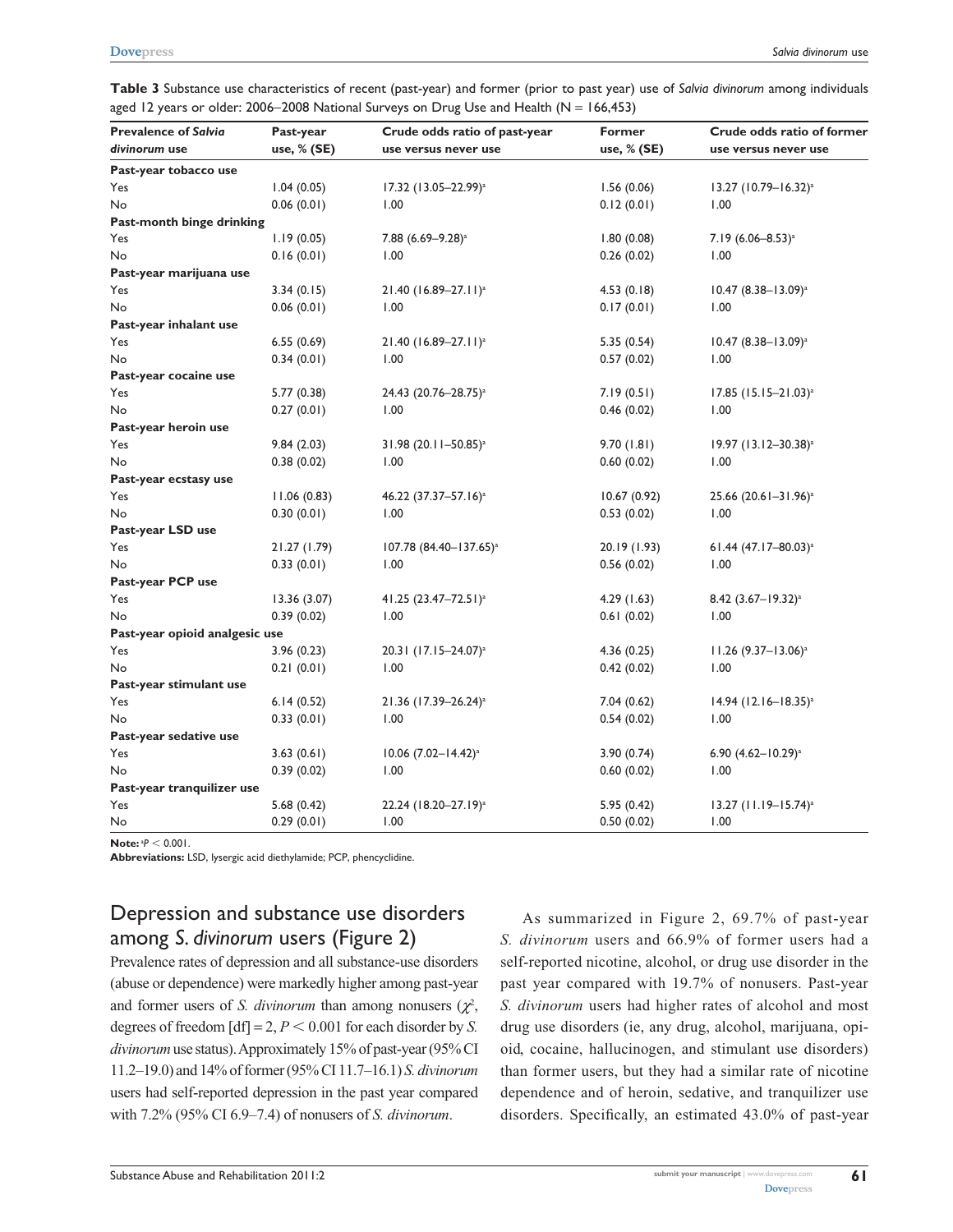| Table 4 AORs <sup>a</sup> of past-year and former (prior to past year) use of Salvia divinorum among individuals aged 12 years or older: |  |  |  |  |  |  |  |
|------------------------------------------------------------------------------------------------------------------------------------------|--|--|--|--|--|--|--|
| 2006–2008 National Surveys on Drug Use and Health $(N = 166,453)$                                                                        |  |  |  |  |  |  |  |

| Selected characteristics of                        | Past-year Salvia divinorum                                                                 | Former Salvia divinorum            |
|----------------------------------------------------|--------------------------------------------------------------------------------------------|------------------------------------|
| Salvia divinorum use                               | use versus never use                                                                       | use versus never use               |
|                                                    | <b>AOR (95% CI)</b>                                                                        | <b>AOR (95% CI)</b>                |
| Year (versus 2006)                                 |                                                                                            |                                    |
| 2007                                               | $1.66$ (1.36-2.03) <sup>b</sup>                                                            | $1.56$ $(1.28 - 1.91)^{b}$         |
| 2008                                               | $2.19$ (1.78-2.70) <sup>b</sup>                                                            | $2.24$ (1.81-2.78) <sup>b</sup>    |
| Age group in years (versus 12–17 years)            |                                                                                            |                                    |
| $18 - 25$                                          | 1.33 $(1.12 - 1.58)^c$                                                                     | 3.27 $(2.66 - 4.03)^{b}$           |
| $26 - 34$                                          | $0.25(0.15-0.41)^{b}$                                                                      | $1.57$ (1.23-2.02) <sup>b</sup>    |
| $\geq$ 35                                          | $0.08$ $(0.04 - 0.15)^{b}$                                                                 | $0.29 (0.20 - 0.42)^{b}$           |
| Sex (versus female)                                |                                                                                            |                                    |
| Male                                               | $2.78$ (2.27-3.39) <sup>b</sup>                                                            | $2.58$ (2.16-3.07) <sup>b</sup>    |
| Race/ethnicity (versus white)                      |                                                                                            |                                    |
| <b>Black</b>                                       | $0.20 (0.13 - 0.33)^{b}$                                                                   | $0.13$ $(0.07-0.22)^{b}$           |
| American Indian/Alaska Native                      | $1.52(0.58 - 3.98)$                                                                        | $0.48$ (0.27-0.87) <sup>d</sup>    |
| Asian/Native Hawaiian/Pacific Islander             | $0.71(0.44 - 1.13)$                                                                        | $0.43(0.17-1.09)$                  |
| Multiple race                                      | $1.32(0.82 - 2.11)$                                                                        | $1.56(0.89 - 2.75)$                |
| Hispanic                                           | $0.78(0.54 - 1.11)$                                                                        | $0.54$ (0.40-0.74) <sup>b</sup>    |
| Total family income (USD) (versus \$75,000+)       |                                                                                            |                                    |
| \$0-\$39,999                                       | $0.74$ $(0.61 - 0.91)$ <sup>c</sup>                                                        | $1.05(0.85 - 1.30)$                |
| \$40,000-\$74,999                                  | $0.85(0.67 - 1.08)$                                                                        | $0.84(0.67 - 1.05)$                |
| Population density (versus nonmetro areas)         |                                                                                            |                                    |
| Large metro areas                                  | $1.32(0.92 - 1.88)$                                                                        | $2.71$ (1.90-3.86) <sup>b</sup>    |
| Small metro areas                                  | $1.35(0.96 - 1.90)$                                                                        | $2.60$ (1.83-3.71) <sup>b</sup>    |
| Past-year arrest for criminal activity (versus no) |                                                                                            |                                    |
| Yes                                                | $1.14(0.91 - 1.42)$                                                                        | $1.28$ (1.03-1.60) <sup>d</sup>    |
| Past-year depression (versus no)                   |                                                                                            |                                    |
| Yes                                                | $1.24$ (0.98-1.58) <sup>e</sup>                                                            | $1.24 (0.98 - 1.56)$ <sup>e</sup>  |
| Past-year mental health treatment (versus no)      |                                                                                            |                                    |
| Yes                                                | $1.33$ (1.06-1.67) <sup>d</sup>                                                            | $1.21 (0.99 - 1.49)^f$             |
| Past-year tobacco use (versus no)                  |                                                                                            |                                    |
| Yes                                                | 2.76 $(2.03 - 3.76)^b$                                                                     | 2.62 $(2.03 - 3.40)^{b}$           |
| Past-month binge drinking (versus no)              |                                                                                            |                                    |
| Yes                                                | $1.16(0.93 - 1.44)$                                                                        | $1.19(0.97 - 1.46)$                |
|                                                    | Past-year polydrug use, number of the 11 drug classes used in the past yearg (versus none) |                                    |
| T                                                  | 8.95 (6.18-12.96) <sup>b</sup>                                                             | 6.17 $(4.81 - 7.90)^{b}$           |
| $\overline{2}$                                     | 18.51 (13.27-25.82) <sup>b</sup>                                                           | 9.08 $(6.86 - 12.02)^{b}$          |
| $\geq$ 3                                           | 45.98 (32.99-64.10) <sup>b</sup>                                                           | $17.36$ (13.51-22.31) <sup>b</sup> |

<code>Notes:</code> <code>Adjusted</code> multinomial logistic model included all variables listed in the first column; <code>bp</code>  $<$  0.001; <code>cp</code>  $<$  0.001;  $\phi$   $<$  0.05; <code>ep</code>  $=$  0.05; <code>fp</code>  $=$  0.06; <code>smcluding</code> marijuana, inhalants, cocaine, heroin, ecstasy/MDMA, LSD, PCP, analgesic opioids, stimulants, sedatives, and tranquilizers.

**Abbreviations:** AOR, adjusted odds ratio; CI, confidence interval; LSD, lysergic acid diethylamide; MDMA, 3,4-methylenedioxymethamphetamine (ecstasy); PCP, phencyclidine.

users and 28.9% of former users had a drug-use disorder compared with only 2.5% of nonusers of *S. divinorum*. Alcohol (42.8%, 35.8%, respectively), marijuana (33.0%, 21.5%, respectively), nicotine (31.0%, 36.1%, respectively), opioid (10.5%, 6.0%, respectively), and cocaine (10.5%, 5.0%, respectively) use disorders were comparatively common among past-year and former users of *S. divinorum*, respectively. Prevalence rates of these disorders, however, were comparatively low among nonusers of *S. divinorum*  $(0.6\% - 13.8\%)$ .

# Logistic regression of depression and substance use disorders among *S. divinorum* users compared with other substance users (Table 5)

Adjusted logistic regression analyses were conducted to determine whether *S. divinorum* users were more likely than other substance users to have depression or a substanceuse disorder. Table 5 shows that former and past-year *S. divinorum* users were about 1.4 times more likely than pastyear alcohol or drug users who did not use *S. divinorum* to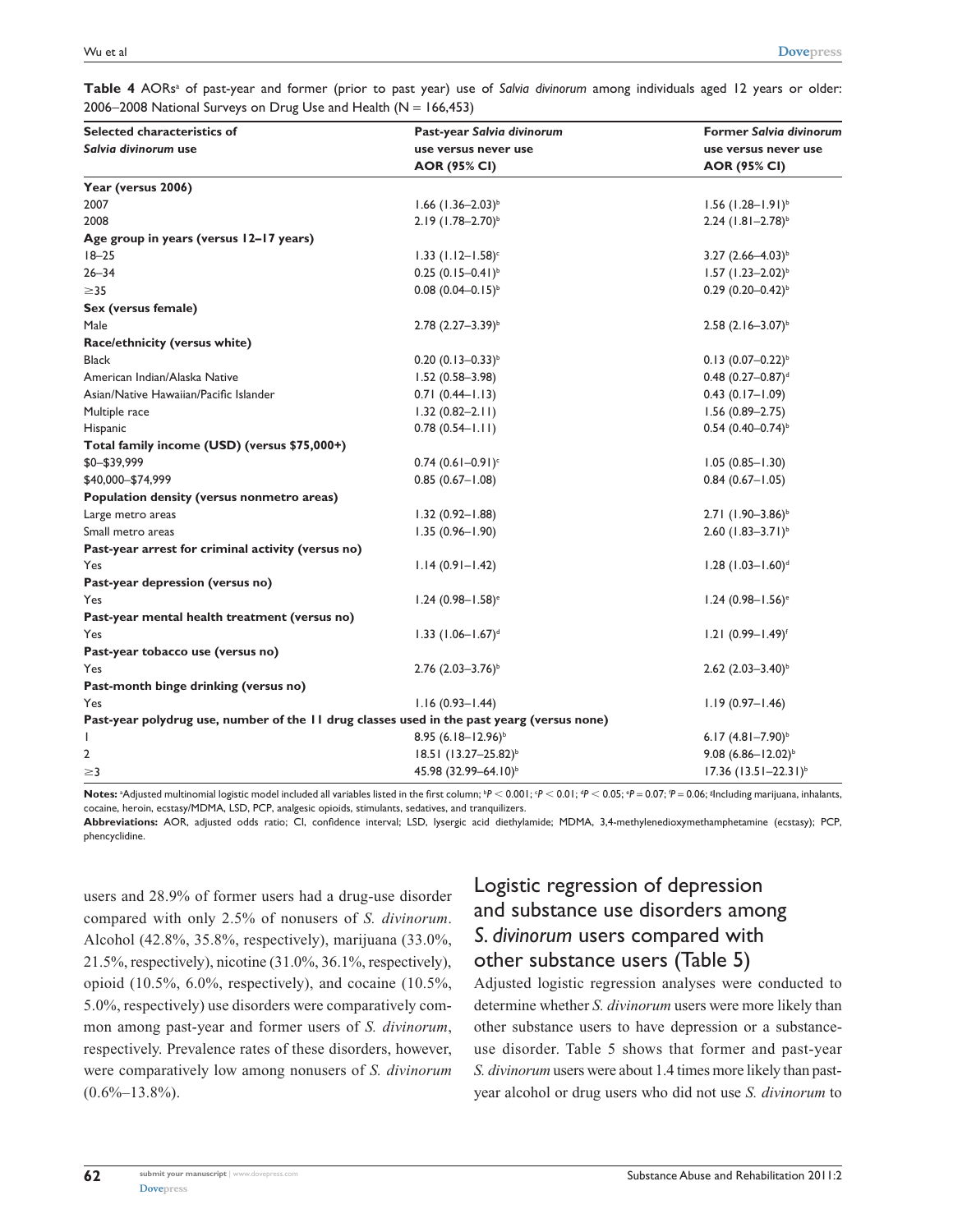

**Prevalence of substance use disorders by** *Salvia divinorum* **use status**

**Figure 2** Prevalence of substance use disorders (abuse or dependence) among past-year and former (prior to the past 12 months) users of *Salvia divinorum* compared with nonusers aged 12 years or older: 2006–2008 National Surveys on Drug Use and Health (N = 166,453). *χ*<sup>2</sup> (degrees of freedom = 2) *P* , 0.001 for each disorder by *Salvia divinorum* use status. Any drug abuse or dependence included abuse of or dependence on marijuana, inhalants, cocaine, heroin, hallucinogens, opioid analgesics, stimulants, sedatives, and tranquilizers in the past year. Except for nicotine dependence, which refers to dependence in the past month, all other substance use disorders include abuse of or dependence on that substance class in the past year. Lines extending from bars indicate 95% confidence intervals of the estimates; due to a very narrow range of 95% confidence intervals for nonusers, they are not shown in the figure.

have depression in the past year. Both groups of *S. divinorum* users also were about 3–4 times more likely than past-year alcohol or drug users who did not use *S. divinorum* to have an alcohol or drug-use disorder in the past year.

## Logistic regression of substance-use disorders among *S. divinorum* users (Table 6)

Finally, adjusted logistic regression analyses were conducted to identify subgroups of past-year *S. divinorum* users that had elevated odds of having a substance-use disorder (Table 6). Among past-year *S. divinorum* users (N = 1585): young adults aged 26–34 years, low- and middle-level income groups, individuals who were arrested for criminal activities or who had depression, and binge drinkers had elevated odds of nicotine dependence; depression, use of mental health

treatment, and binge drinking increased odds of having an alcohol-use disorder; and American Indian/Alaska Native race, being arrested for criminal activity, depression, use of mental health treatment, tobacco use, and binge drinking increased odds of having a drug-use disorder.

# **Discussion** Main findings

This study of a large nationally representative sample documents a significant increase in *S. divinorum* use, identifies several groups showing elevated odds of *S. divinorum* use, and provides a comprehensive profile of substance-use disorders for *S. divinorum* users. These findings are useful to concerned citizens and health professionals, and have implications for prevention and research efforts. First, over a 3-year period, the prevalence of *S. divinorum* use nationally

**Table 5** AORs of depression and substance-use disorders among *Salvia divinorum* users compared with alcohol or drug users who did not use *Salvia divinorum* in the past year: 2006-2008 National Surveys on Drug Use and Health (N = 106,042)

| Substance use status                          | <b>AOR</b> of depression <sup>1</sup> | AOR of alcohol or drug use disorders <sup>1</sup> |  |  |
|-----------------------------------------------|---------------------------------------|---------------------------------------------------|--|--|
|                                               | (95% CI)                              | $(95\% \text{ Cl})$                               |  |  |
| Former Salvia divinorum users                 | 1.44 (1.13–1.82) $P < 0.01$           | 2.97 (2.54–3.48) $P < 0.01$                       |  |  |
| Past-year Salvia divinorum users              | 1.45 (1.12–1.88) $P < 0.01$           | 4.33 (3.55–5.29) $P < 0.01$                       |  |  |
| Past-year alcohol or drug users               | L.OO.                                 | 1.00                                              |  |  |
| who did not use Salvia divinorum <sup>2</sup> |                                       |                                                   |  |  |

Notes: 'The adjusted logistic regression model controlled for survey year, age, sex, race/ethnicity, population density, arrests for criminal activity, and mental heath treatment; 2 Including past-year users of alcohol, marijuana, inhalants, cocaine, heroin, ecstasy, LSD, PCP, analgesic opioids, stimulants, sedatives, and tranquilizers. **Abbreviations:** AOR, adjusted odds ratio; CI, confidence interval; LSD, lysergic acid diethylamide; PCP, phencyclidine.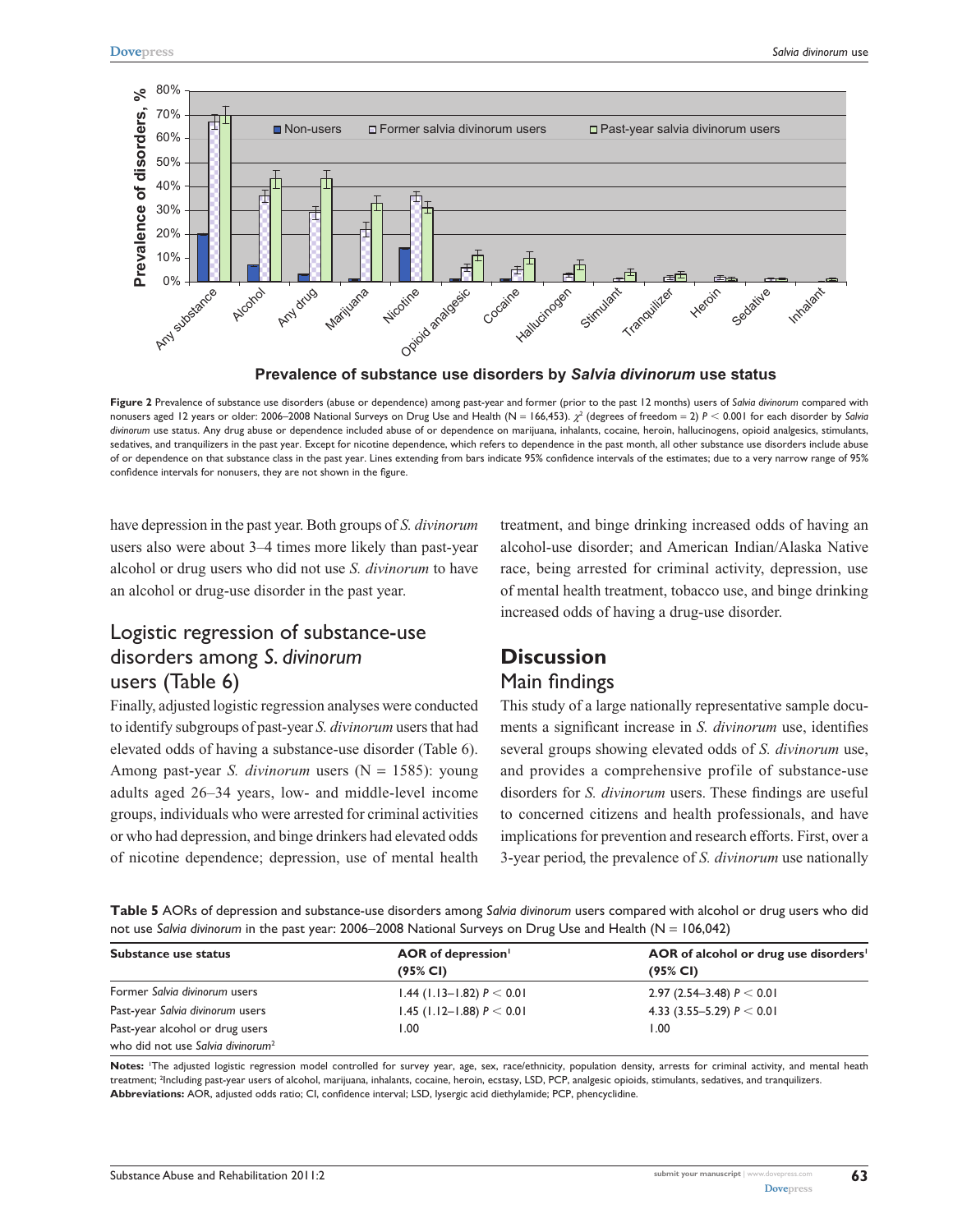|                                     | Table 6 AORs <sup>a</sup> of substance use disorders among past-year Salvia divinorum users aged 12 years or older: 2006–2008 National Surveys |  |
|-------------------------------------|------------------------------------------------------------------------------------------------------------------------------------------------|--|
| on Drug Use and Health $(N = 1585)$ |                                                                                                                                                |  |

| Selected characteristics of                  | <b>AOR</b> of nicotine dependence | <b>AOR</b> of alcohol use disorders | <b>AOR</b> of drug use disorders  |  |  |
|----------------------------------------------|-----------------------------------|-------------------------------------|-----------------------------------|--|--|
| Salvia divinorum users                       | (95% CI)                          | (95% CI)                            | (95% CI)                          |  |  |
| Year (versus 2006)                           |                                   |                                     |                                   |  |  |
| 2007                                         | $1.13(0.76 - 1.67)$               | $0.95(0.64 - 1.41)$                 | $0.85(0.53 - 1.37)$               |  |  |
| 2008                                         | $1.01(0.69 - 1.50)$               | $1.22(0.84 - 1.75)$                 | $1.03(0.68 - 1.56)$               |  |  |
| Age group (versus 12-17 years)               |                                   |                                     |                                   |  |  |
| $18 - 25$                                    | $1.06(0.74 - 1.52)$               | $1.07(0.74 - 1.57)$                 | $0.73(0.51 - 1.05)$               |  |  |
| $26 - 34$                                    | $2.80$ (1.20-6.55) <sup>b</sup>   | $1.48(0.57 - 3.80)$                 | $0.73(0.30 - 1.80)$               |  |  |
| $\geq$ 35 years                              | $1.15(0.79 - 1.68)$               | $1.27(0.30 - 5.26)$                 | $0.59(0.21 - 1.66)$               |  |  |
| Sex (versus female)                          |                                   |                                     |                                   |  |  |
| Male                                         | $1.15(0.79 - 1.68)$               | $0.88(0.58 - 1.34)$                 | $1.05(0.73 - 1.52)$               |  |  |
| Race/ethnicity (versus white)                |                                   |                                     |                                   |  |  |
| <b>Black</b>                                 | $0.65(0.18-2.32)$                 | $1.10(0.37 - 3.28)$                 | $2.06(0.71 - 5.97)$               |  |  |
| American Indian/Alaska Native                | $0.18(0.03 - 1.05)$               | $0.70(0.19 - 2.66)$                 | $14.63$ (2.20-97.15) <sup>c</sup> |  |  |
| Asian/Native Hawaiian/Pacific Islander       | $1.15(0.45 - 2.91)$               | $1.18(0.38 - 3.68)$                 | $0.66(0.24 - 1.84)$               |  |  |
| Multiple race                                | $1.21(0.55 - 2.66)$               | $1.94(0.79 - 4.76)$                 | $1.26(0.62 - 2.58)$               |  |  |
| Hispanic                                     | $0.85(0.44 - 1.63)$               | $0.71(0.37 - 1.36)$                 | $0.77(0.39 - 1.50)$               |  |  |
| Total family income (USD) (versus \$75,000+) |                                   |                                     |                                   |  |  |
| \$0-\$39,999                                 | $1.55$ (1.03-2.34) <sup>b</sup>   | $0.86$ (0.55-1.36)                  | $1.05(0.65 - 1.70)$               |  |  |
| \$40,000-\$74,999                            | $1.56$ (1.10-2.20) <sup>b</sup>   | $1.01(0.63 - 1.62)$                 | $0.96(0.60 - 1.53)$               |  |  |
| Population density (versus nonmetro)         |                                   |                                     |                                   |  |  |
| Large metro areas                            | $0.91(0.47 - 1.79)$               | $1.12(0.45 - 2.81)$                 | $1.10(0.45 - 2.66)$               |  |  |
| Small metro areas                            | $1.10(0.55 - 2.21)$               | $1.31(0.54 - 3.16)$                 | $1.08(0.49 - 2.37)$               |  |  |
| Arrested for criminal activity (versus no)   |                                   |                                     |                                   |  |  |
| Yes                                          | 2.06 $(1.27 - 3.34)$ <sup>c</sup> | $1.51(0.95 - 2.40)$                 | $1.85$ (1.25-2.73) <sup>c</sup>   |  |  |
| Past-year depression (versus no)             |                                   |                                     |                                   |  |  |
| Yes                                          | $1.85$ (1.15-2.99) <sup>b</sup>   | $1.76$ (1.05-2.93) <sup>b</sup>     | $2.24$ (1.32-3.83) <sup>c</sup>   |  |  |
| Mental health treatment (versus no)          |                                   |                                     |                                   |  |  |
| Yes                                          | $1.22(0.77 - 1.92)$               | $1.17 (0.72 - 1.91)^{b}$            | $2.97$ (1.91-4.62) <sup>d</sup>   |  |  |
| Current tobacco use (versus no)              |                                   |                                     |                                   |  |  |
| Yes                                          | $-$ e                             | $1.35(0.70 - 2.58)$                 | 2.01 $(1.07 - 3.77)^{b}$          |  |  |
| Binge drinking (versus no)                   |                                   |                                     |                                   |  |  |
| Yes                                          | $1.65$ (1.11-2.45) <sup>b</sup>   | 7.87 (5.16-12.02) <sup>d</sup>      | $1.72$ (1.13-2.62) <sup>b</sup>   |  |  |

 ${\sf Notes:}$  Adjusted logistic model included all variables listed in the first column; <sup>b</sup>P  $<$  0.05; 'P  $<$  0.01; 'P  $<$  0.001; 'Tobacco use was not included in the model due to a high level of correlation.

**Abbreviations:** AOR, adjusted odds ratio; CI, confidence interval.

had increased moderately, suggesting a need to monitor the trend in *S. divinorum* use. Females, individuals with middle-level family income (US\$40,000–US\$74,999), and residents of small metropolitan areas showed a substantial ( $>100\%$ ) increase in use. Second, while *S. divinorum* use in the general population is infrequent, young adults aged 18–25 years and individuals who were arrested for criminal activity had a disproportionally high rate of lifetime and recent use. Third, *S. divinorum* use was particularly common among past-year users of hallucinogens or stimulants, and the odds of past-year use increased with polydrug use, suggesting that polydrug users who used hallucinogens or stimulants have an increased probability of using *S. divinorum*. Fourth, the majority of former (70%) and past-year (67%) *S. divinorum* users were affected by symptoms of nicotine,

alcohol, or drug-use disorders in the past year, and past-year *S. divinorum* users (especially binge drinkers and individuals with depression or other mental health problems) manifested the most problems related to alcohol and drug-use disorders. Adjusted analysis helps to reveal that either former or pastyear *S. divinorum* users were more likely than past-year substance users who did not use *S. divinorum* to have depression or a substance-use disorder in the past year.

### What this study adds

This study represents the first effort to examine recent trends in the prevalence of *S. divinorum* use. Previous studies of prevalence or correlates of *S. divinorum* use have relied on convenience samples, and some findings are constrained by a small sample.17,21,22,36 State-level variations in legal status

**64**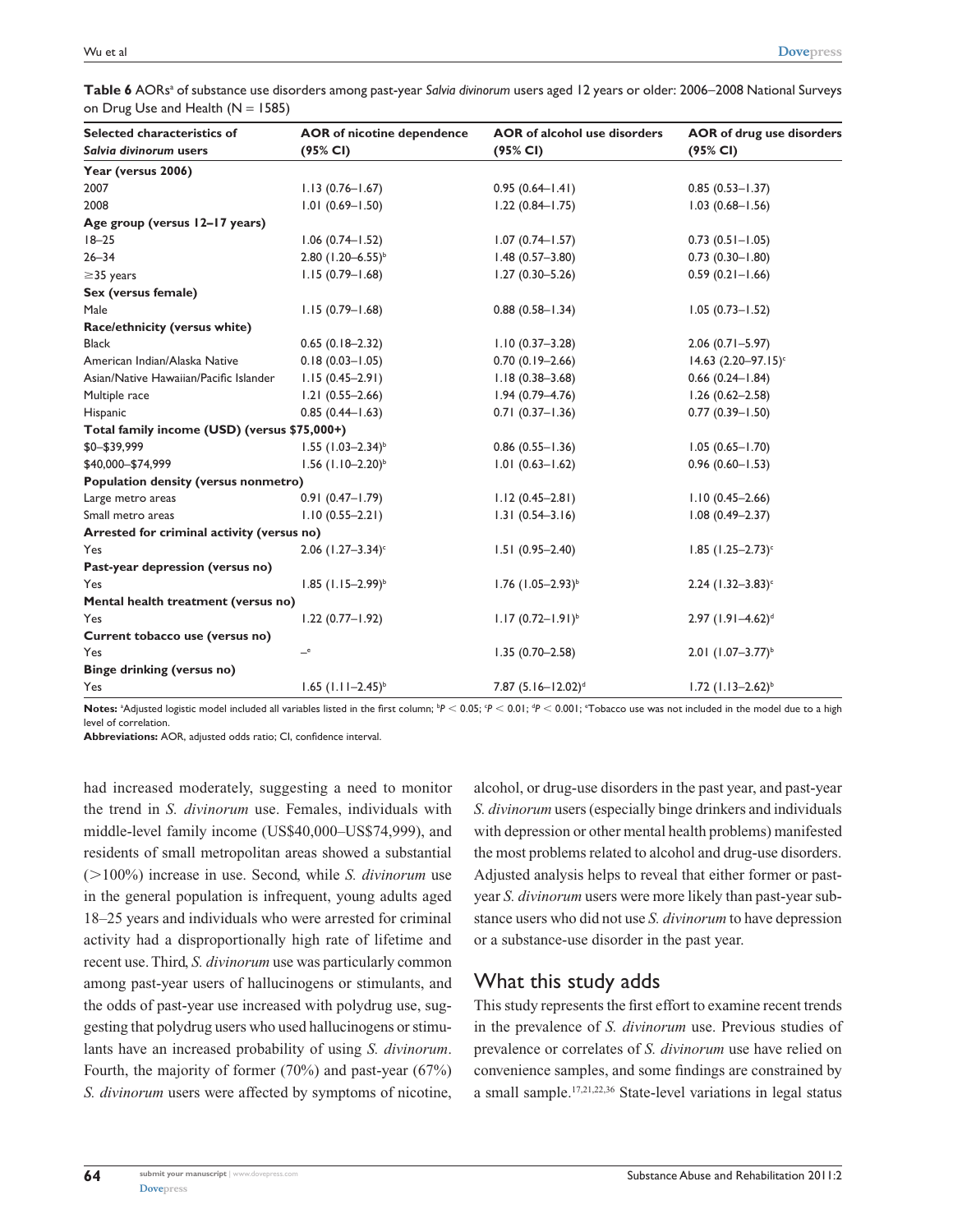of *S. divinorum* use also might influence the access to or use of *S. divinorum*, resulting in regional variations in use. Of note, results from these NSDUH data, which include a large probability sample from all 50 states plus the District of Columbia, delineate recent changes in *S. divinorum* use across diverse age, sex, and racial/ethnic groups. Findings reveal a significant 83% increase within a 3-year period, and an increase was noted across different sex and income groups, suggesting that this increase is robust. These findings are in line with results from studies on *S. divinorum* use among YouTube users, *S. divinorum* and salvinorin A seized data, and Internet access to *S. divinorum*, which have indirectly suggested the rising popularity in use of *S. divinorum*. 5,37,38

The findings also are consistent with recent results from studies of college students showing that whites, males, and individuals of a higher level of family income have an elevated rate of *S. divinorum* use.<sup>17,21,22</sup> Additionally, with these national data, we found that residents of metropolitan areas, individuals who were arrested for criminal activities, and individuals with depression or who use treatment for mental health problems have increased odds of recent *S. divinorum* use. These findings suggest some regional variations in *S. divinorum* use and show that *S. divinorum* users, like users of other hallucinogens and substance users in general, have a higher likelihood of exhibiting externalizing or internalizing problems than nonusers of *S. divinorum*. 31–33 Moreover, because *S. divinorum* use was robustly associated with other drugs connected with use in group settings, $31$  such as ecstasy and LSD ([http://www.clubdrugs.gov](mailto:http://www.clubdrugs.gov/)/), one possibility is raised that *S. divinorum* is being used in groups.<sup>17</sup> Given that *S. divinorum*'s subjective effects are reportedly similar to those of marijuana, LSD, and ketamine,<sup>13-15</sup> research is warranted to explore the context of *S. divinorum* use and to assess health risks associated with its use in conjunction with other substances (eg, risk for intoxication, accidents, injuries, psychiatric events, and overdose).<sup>1,2,4,8,11,19</sup>

Furthermore, multiple-race individuals were the only group in the adjusted model that showed greater odds of both recent and former *S. divinorum* use than whites. Prior research on club drug use (ie, use of methamphetamine, ecstasy, LSD, ketamine, gamma hydroxybutyrate, or flunitrazepam; [http://www.clubdrugs.gov](mailto:http://www.clubdrugs.gov)/) among youth aged 16–23 years also found a high prevalence of lifetime club drug use (29%) among multiple-race youth compared with 24% of whites or American Indians/Alaska Natives and  $5\%$ – $15\%$  of other racial/ethnic groups.<sup>31</sup> Thus, in addition to whites and young adults, multiple-race groups need research

to explore contextual and psychological factors that may promote their use of *S. divinorum* and other hallucinogenic or stimulant drugs.

Additional research also is recommended to monitor *S. divinorum* use among females (eg, young white females), as they demonstrate the highest level of increase (163%). Although the majority of *S. divinorum* users were males, recent results from an online survey of self-identified *S. divinorum* users  $(N = 219)$  showed that females were about twice as likely than males to be in the young age group  $(<$  22 years).<sup>36</sup> Possible research efforts might explore whether ease of access, legal status, use of club drugs, and the perception of *S. divinorum* as a legal or safer alternative to illicit drugs promote experimentation or continued use of *S. divinorum*. 5–7,39

Lastly, these findings reveal that *S. divinorum* is most likely to be used by active illicit drug users, particularly substance users who have used hallucinogenic or stimulant drugs, and that the vast majority of *S. divinorum* users were affected by symptoms and consequences indicative of substance use problems (eg, role interference, use in hazardous conditions that increase risk for injuries, physical dependence on substances, compulsive drug use or seeking behaviors, repeated substance use despite having substance-related health problems). *S. divinorum* users also have a higher rate of depression than nonusers, and *S. divinorum* users who had depression or used treatment for mental health problems were particularly more likely than those without mental health conditions to have alcohol or drug-use disorders. Therefore, repeated *S. divinorum* use for the purpose of "getting high" or "obtaining hallucinogenic effects" could pose a health concern (eg, drug interaction, intoxication) or increase the likelihood of medical and other psychiatric conditions for subsets of users who have been affected by other substance use or psychiatric disorders.2,4,8,18,19

### Limitations and strengths

These findings should be interpreted with caution. NSDUH uses a cross-sectional design and relies on self-reports, which can be influenced by memory error and underreporting. All results are considered estimates, and no causal inference can be drawn. For example, the causal relation between substance use and depression cannot be determined by the NSDUH data. Study findings also are limited by the lack of data on contextual factors associated with *S. divinorum* use, motives or detailed frequency of use, and *S. divinorum*-specific problems. Studies of con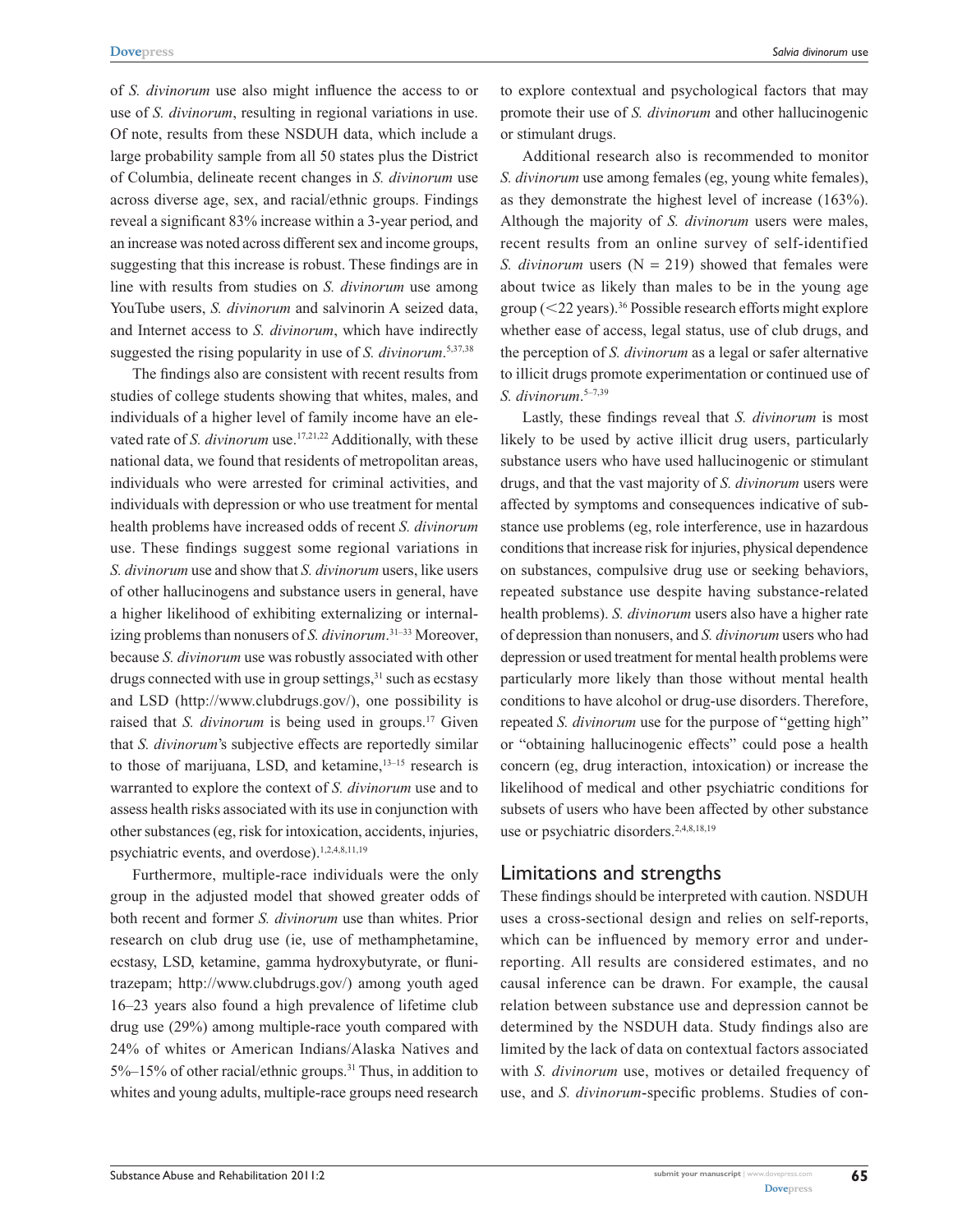venience samples of *S. divinorum* users have suggested that *S. divinorum* was used for a variety of reasons (eg, for fun, curiosity, social purposes, drug-induced states of consciousness, getting high, self-defined spiritual purposes, relieving boredom, reducing medical or psychological problems) and that a very small subset of users were frequent users.36,40,41 However, these results from small or convenience samples need to be confirmed and extended using data from surveys of a probability sample or controlled studies.36,40,41 In addition, NSDUH assessments of substance-use disorders and major depression are based on standardized questions designed to operationalize DSM-IV criteria for these disorders. These results are self-reported, survey-based estimates and not clinical diagnoses (ie, not being validated by clinicians). Moreover, because of a lack of research data, there are no established criteria for assessing abuse of or dependence on *S. divinorum*. 27 Results from this study also are not applicable to institutionalized and homeless individuals because these groups are not included in the NSDUH sampling.

Nonetheless, NSDUH has noteworthy strengths not available in small-scale studies. NSDUH is the first national United States survey to add *S. divinorum* use questions to the assessment beginning in 2006.23 Because *S. divinorum* and salvinorin A are not controlled substances under the Controlled Substances Act in the United States and have no approved medical use, there is a scarcity of data about their use and adverse effects.<sup>38</sup> For example, the annual reports of the American Association of Poison Control Centers (AAPCC), IMS National Prescription Audit Plus™ (a database of prescription drugs), the Aggregate Production Quota (a database for the maximum amount of Schedule I and II substances manufactured in the United States), and the ongoing United States Drug Abuse Warning Network (DAWN) reports have not included data on use and problems associated with *S. divinorum* and salvinorin A.38 Given the lack of data, this study makes a timely and unique contribution by presenting the most recent national trends in *S. divinorum* use and by documenting a comprehensive profile of substance-use problems among *S. divinorum* users.

These findings also have a higher level of generalizability to population subgroups than those of a convenience or regional sample due to the large representative sample consisting of geographically diverse racial/ethnic groups. Lastly, the survey has high levels of response rates for household screening and interviewing, uses the most sophisticated survey methods available to improve respondents' honest reporting of substance-use behaviors (ie, computer-assisted self-administered interviewing and anonymous data collection), includes detailed probes and color pictures of prescription drugs to facilitate assessments for substance use behaviors, and applies the 2000 census to improve sample weight calibration.24–26

### Conclusion and implications

Nationally, the rate of *S. divinorum* use has increased moderately. While young adults aged 18–25 years show an elevated likelihood of recent *S. divinorum* use, *S. divinorum* is most likely to be used by recent or active drug users who have used hallucinogens or stimulants. Polydrug use is the most robust determinant of *S. divinorum* use. *S. divinorum* users who engaged in binge drinking, experienced depression, or used treatment for mental health problems had particularly high odds of having substance use disorders. The high prevalence of past-year substance use disorders among recent *S. divinorum* users emphasizes the need for research to address several open issues for *S. divinorum* use, including its addictive potential, its influence on continuance of druguse behaviors or escalation to addiction (eg, as an alternative to other drugs, cross-tolerance), adverse effects from drug interactions (eg, intoxications, accidents, injuries, health risk), and long-term effects on human health.<sup>1,2,4,8,10,39</sup> Health care professionals and individuals involved in substance abuse care or services need to be aware of this new drug.<sup>39</sup> Assessments of recreational *S. divinorum* use need to be improved and considered for addition to the clinical assessment for addiction problems. Finally, continuous surveillance of *S. divinorum* use among high-risk groups is warranted.

### **Acknowledgments**

This article was supported primarily by research grants from the US National Institute on Drug Abuse of the National Institutes of Health (R01DA019623, R33DA027503, and R01DA019901 to L-T Wu). GE Woody was supported by K05DA017009 and U10DA013043. J-H Li was supported by the Committee on Chinese Medicine and Pharmacy (CCMP100-CP-006) and the Food and Drug Administration (DOH100-FDA-61402) of the Department of Health, Taiwan. Its contents are solely the responsibility of the authors and do not necessarily represent the official views of the National Institutes of Health. The Substance Abuse and Mental Health Data Archive provided the public use data files for NSDUH, which was sponsored by the Office of Applied Studies of the Substance Abuse and Mental Health Services Administration. We thank Amanda McMillan for her editorial assistance.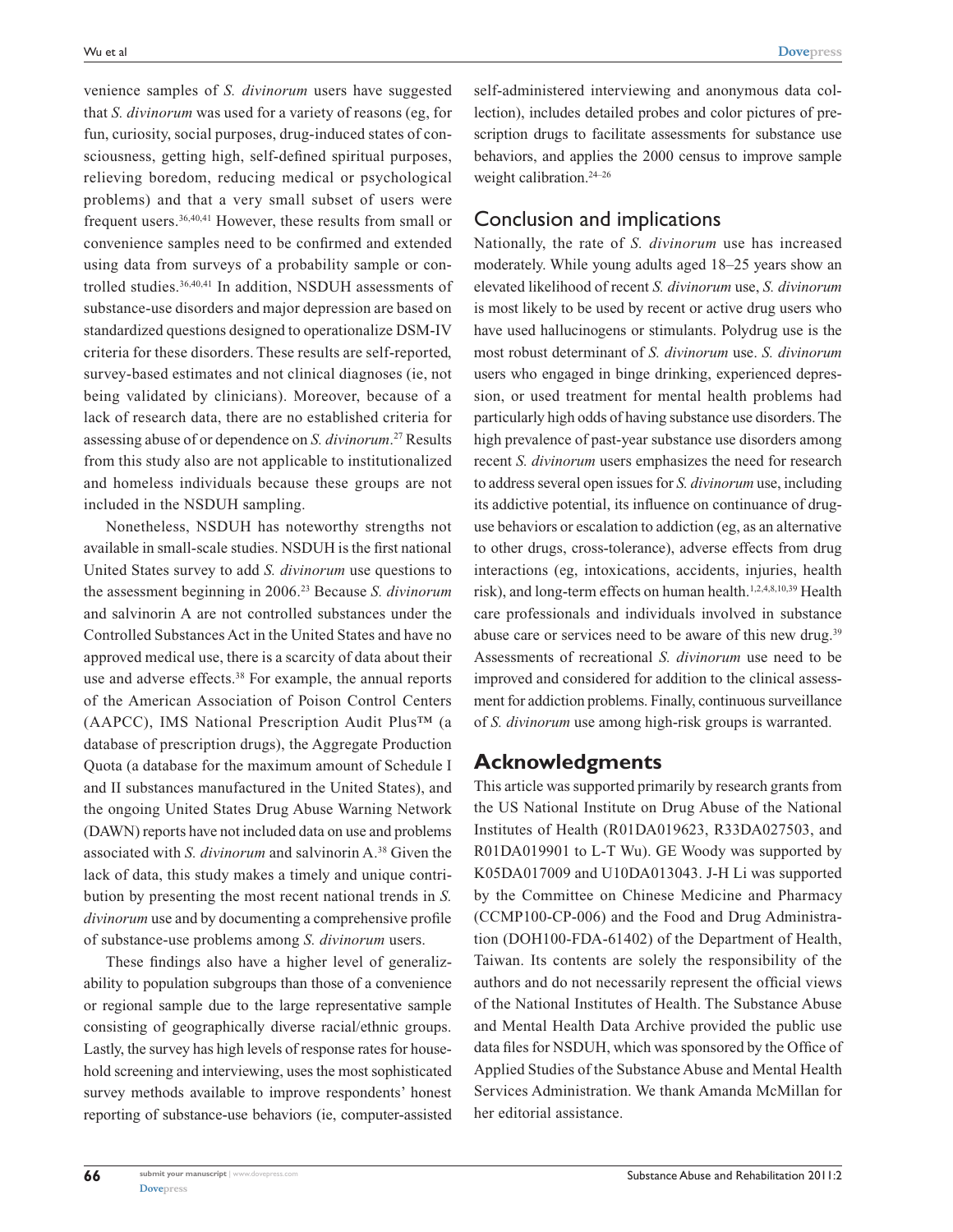### **Ethical approval**

This work was approved by the Duke University Institutional Review Board.

## **Disclosure**

GE Woody is a member of the RADARS post-marketing study external advisory group, whose job is to assess abuse of prescription medications. Denver Health administers RADARS, and nine pharmaceutical companies currently support its work. The other authors have no conflicts of interest to disclose.

# **References**

- 1. Babu KM, McCurdy CR, Boyer EW. Opioid receptors and legal highs: *Salvia divinorum* and Kratom. *Clin Toxicol (Phila)*. 2008;46(2): 146–152.
- 2. Bücheler R, Gleiter CH, Schwoerer P, Gaertner I. Use of non-prohibited hallucinogenic plants: increasing relevance for public health? A case report and literature review on the consumption of *Salvia divinorum* (Diviner's Sage). *Pharmacopsychiatry*. 2005;38(1):1–5.
- 3. Prosser JM, Nelson LS. Trends in adolescent drug abuse. *Emerg Med*. 2008;40(5):8. Available from: [http://www.emedmag.com](http://www.emedmag.com/html/pre/fea/features/040050008.asp)/html/pre/fea/ features/040050008.asp.
- 4. Vohra R, Seefeld A, Cantrell FL, Clark RF. *Salvia divinorum*: exposures reported to a statewide poison control system over 10 years. *J Emerg Med*. Epub 2009 Sep 16.
- 5. Hoover V, Marlowe DB, Patapis NS, Festinger DS, Forman RF. Internet access to *Salvia divinorum*: implications for policy, prevention, and treatment. *J Subst Abuse Treat*. 2008;35(1):22–27.
- 6. Giroud C, Felber F, Augsburger M, Horisberger B, Rivier L, Mangin P. *Salvia divinorum*: an hallucinogenic mint which might become a new recreational drug in Switzerland. *Forensic Sci Int*. 2000;112(2–3): 143–150.
- 7. Griffin OH, Miller BL, Khey DN. Legally high? Legal considerations of *Salvia divinorum*. *J Psychoactive Drugs*. 2008;40(2):183–191.
- 8. Przekop P, Lee T. Persistent psychosis associated with *Salvia divinorum* use. *Am J Psychiatry*. 2009;166(7):832.
- 9. Drug Enforcement Administration. S*alvia divinorum* and salvinorin A. Washington, DC: Office of Diversion Control, Drug and Chemical Evaluation Section; December 2010. Available from: [http://www.deadiversion.](http://www.deadiversion.usdoj.gov/drugs_concern/salvia_d.pdf) [usdoj.gov](http://www.deadiversion.usdoj.gov/drugs_concern/salvia_d.pdf)/drugs\_concern/salvia\_d.pdf. Accessed February 14, 2011.
- 10. Prisinzano TE. Psychopharmacology of the hallucinogenic sage *Salvia divinorum*. *Life Sci*. 2005;78(5):527–531.
- 11. Valdés LJ 3rd. *Salvia divinorum* and the unique diterpene hallucinogen, Salvinorin (divinorin) A. *J Psychoactive Drugs*. 1994;26(3): 277–283.
- 12. Johnson MW, Maclean KA, Reissig CJ, Prisinzano TE, Griffiths RR. Human psychopharmacology and dose-effects of salvinorin A, a kappa opioid agonist hallucinogen present in the plant *Salvia divinorum*. *Drug Alcohol Depend*. Epub 2010 Dec 4.
- 13. Dalgarno P. Subjective effects of *Salvia divinorum*. *J Psychoactive Drugs*. 2007;39(2):143–149.
- 14. González D, Riba J, Bouso JC, Gómez-Jarabo G, Barbanoj MJ. Pattern of use and subjective effects of *Salvia divinorum* among recreational users. *Drug Alcohol Depend*. 2006;85(2):157–162.
- 15. Albertson DN, Grubbs LE. Subjective effects of *Salvia divinorum*: LSD- or marijuana-like? *J Psychoactive Drugs*. 2009;41(3):213–217.
- 16. Halpern JH, Pope HG Jr. Hallucinogens on the Internet: a vast new source of underground drug information. *Am J Psychiatry*. 2001;158(3): 481–483.
- 17. Khey DN, Miller BL, Griffin OH. *Salvia divinorum* use among a college student sample. *J Drug Educ*. 2008;38(3):297–306.
- 18. Breton JJ, Huynh C, Raymond S, et al. Prolonged hallucinations and dissociative self mutilation following use of *Salvia divinorum* in a bipolar adolescent girl. *J Subst Use*. 2010;(15)2:113–117.
- 19. Singh S. Adolescent salvia substance abuse. *Addiction*. 2007;102(5): 823–824.
- 20. Babu K, Boyer EW, Hernon C, Brush DE. Emerging drugs of abuse. *Clin Pediatr Emerg Med*. 2005;6(2);81–84.
- 21. Miller BL, Griffin H III, Gibson CL, Khey DN. Trippin' on Sally D: exploring predictors of *Salvia divinorum* experimentation. *J Crim Justice*. 2009;37:396–403.
- 22. Lange JE, Reed MB, Croff JM, Clapp JD. College student use of *Salvia divinorum*. *Drug Alcohol Depend*. 2008;94(1–3):263–266.
- 23. Substance Abuse and Mental Health Services Administration. The NSDUH report: use of specific hallucinogens. Rockville, MD: Substance Abuse and Mental Health Services Administration, Office of Applied Studies; 2006.
- 24. Substance Abuse and Mental Health Services Administration. Results from the 2006 National Survey on Drug Use and Health: national findings (DHHS Publication No. SMA 07-4293, NSDUH Series H-32). Rockville, MD: Substance Abuse and Mental Health Services Administration, Office of Applied Studies; 2007.
- 25. Substance Abuse and Mental Health Services Administration. Results from the 2007 National Survey on Drug Use and Health. Rockville, MD: Substance Abuse and Mental Health Services Administration, Office of Applied Studies; 2008.
- 26. Substance Abuse and Mental Health Services Administration. Results from the 2008 National Survey on Drug Use and Health. Rockville, MD: Substance Abuse and Mental Health Services Administration, Office of Applied Studies; 2009.
- 27. American Psychiatric Association. *Diagnostic and Statistical Manual of Mental Disorders*. 4th ed, text rev. Washington, DC: American Psychiatric Publishing, Inc.; 2000.
- 28. Shiffman S, Waters A, Hickcox M. The Nicotine Dependence Syndrome Scale: a multidimensional measure of nicotine dependence. *Nicotine Tob Res*. 2004;6(2):327–348.
- 29. Fagerstrom KO. Measuring degree of physical dependence to tobacco smoking with reference to individualization of treatment. *Addict Behav*. 1978;3(3–4):235–241.
- 30. Heatherton TF, Kozlowski LT, Frecker RC, Fagerström KO. The Fagerström Test for Nicotine Dependence: a revision of the Fagerström Tolerance Questionnaire. *Br J Addict*. 1991;86(9):1119–1127.
- 31. Wu LT, Schlenger WE, Galvin DM. Concurrent use of methamphetamine, MDMA, LSD, ketamine, GHB, and flunitrazepam among American youths. *Drug Alcohol Depend*. 2006;84(1): 102–113.
- 32. Wu LT, Ringwalt CL, Mannelli P, Patkar AA. Hallucinogen use disorders among adult users of MDMA and other hallucinogens. *Am J Addict*. 2008;17(5):354–363.
- 33. Wu LT, Ringwalt CL, Weiss RD, Blazer DG. Hallucinogen-related disorders in a national sample of adolescents: the influence of ecstasy/ MDMA use. *Drug Alcohol Depend*. 2009;104(1–2):156–166.
- 34. Kessler RC, Birnbaum H, Bromet E, Hwang I, Sampson N, Shahly V. Age differences in major depression: results from the National Comorbidity Survey Replication (NCS-R). *Psychol Med*. 2010;40(2): 225–237.
- 35. Research Triangle Institute. *SUDAAN User's Manual, Release 9.0*. Research Triangle Park, NC: Research Triangle Institute; 2006.
- 36. Nyi PP, Lai EP, Lee DY, Biglete SA, Torrecer GI, Anderson IB. Influence of age on *Salvia divinorum* use: results of an Internet survey. *J Psychoactive Drugs*. 2010;42(3):385–392.
- 37. Lange JE, Daniel J, Homer K, Reed MB, Clapp JD. *Salvia divinorum*: effects and use among YouTube users. *Drug Alcohol Depend*. 2010;108: 138–140.
- 38. Drug Enforcement Administration. *Salvia divinorum* and salvinorin A. Drug fact sheet. Washington, DC: Drug Enforcement Administration, Office of Diversion Control, Drug and Chemical Evaluation Section; 2010.